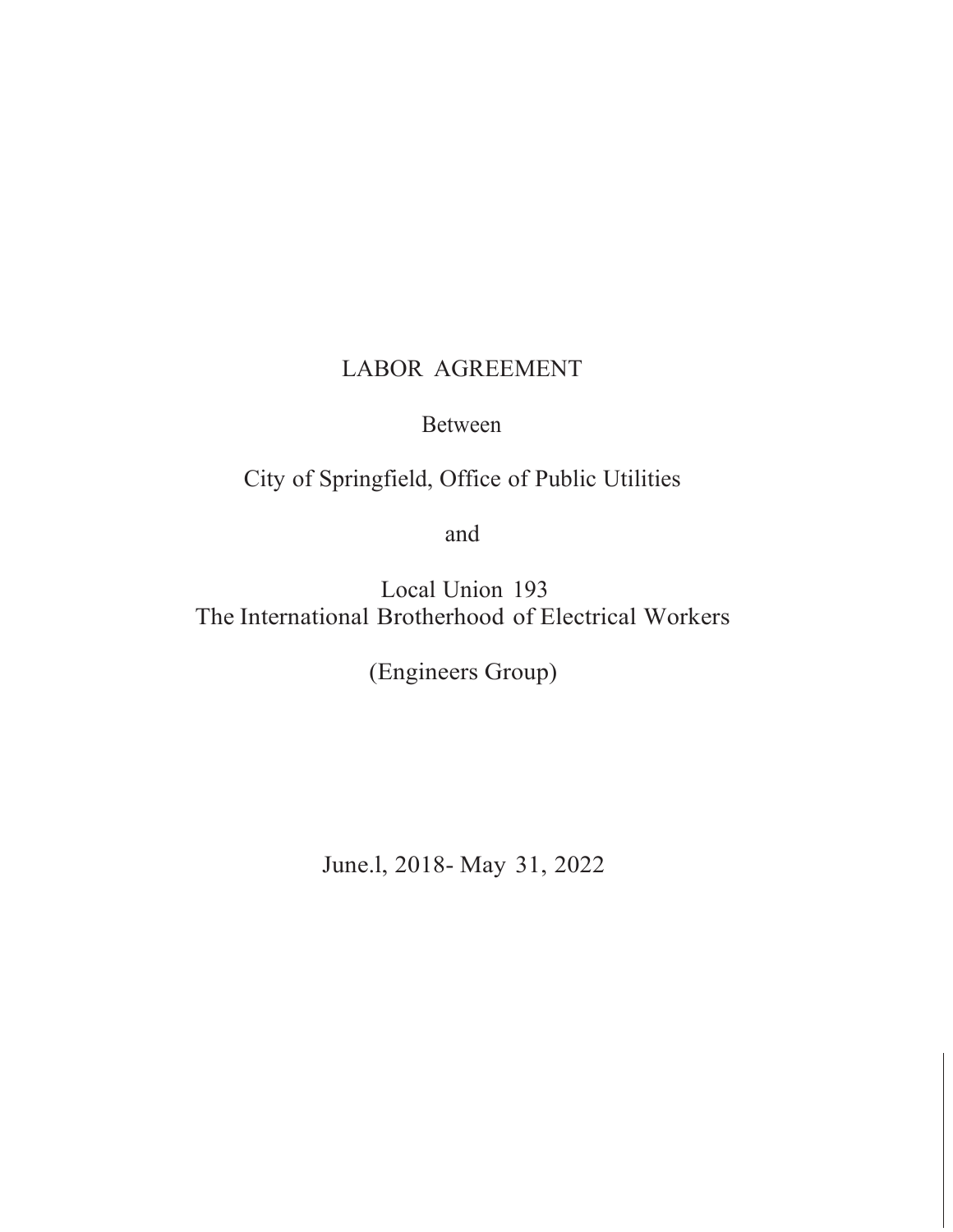## TABLE OF CONTENTS

|                          |                                            | Page           |
|--------------------------|--------------------------------------------|----------------|
| <b>ARTICLE I</b>         | <b>PREAMBLE</b>                            | П              |
| <b>ARTICLE II</b>        | ENTIRE AGREEMENT                           | П              |
| <b>ARTICLE III</b>       | GENERALPURPOSEOFAGREEMENT                  | П              |
| <b>ARTICLE IV</b>        | NON-DISCRIMINATION                         | $\overline{2}$ |
|                          | ARTICLEV MANAGEMENT RIGHTS                 | $\overline{2}$ |
| <b>ARTICLE VI</b>        | <b>UNION RIGHTS</b>                        | $\overline{2}$ |
| <b>ARTICLE VII</b>       | LABOR-MANAGEMENT MEETINGS                  | $\overline{4}$ |
|                          | ARTICLE VIII DUES CHECKOFF                 | $\overline{4}$ |
| ARTICLE IX RESIDENCY     |                                            | $\overline{4}$ |
|                          | ARTICLE X POSITION DESCRIPTIONS AND DUTIES | 5              |
|                          | ARTICLE XI DEVELOPMENT AND PROMOTION       | 5              |
| <b>ARTICLE XII</b>       | ANNUAL WAGE INCREASES                      | 10             |
|                          | ARTICLE XIII WORKING RULES                 | 10             |
| <b>ARTICLE XIV</b>       | <b>GPS</b>                                 | $\mathbf{H}$   |
| <b>ARTICLE XV</b>        | <b>OVERTIME</b>                            | 12             |
| <b>ARTICLE XVI</b>       | <b>SENIORITY</b>                           | 13             |
| ARTICLE XVII HOLIDAYS    |                                            | 14             |
|                          | ARTICLE XVIII ACCRUED BENEFIT TIME         | 15             |
| ARTICLE XIX              | <b>LEAVES OF ABSENCE</b>                   | 16             |
| ARTICLE XX               | <b>SICK BENEFITS</b>                       | 19             |
| <b>ARTICLE XXI</b>       | <b>SAFETY</b>                              | 22             |
| <b>ARTICLE XXII</b>      | <b>DRUGTESTING</b>                         | 22             |
| ARTICLE XXIII DISCIPLINE |                                            | 24             |
| ARTICLE XXIV             | <b>ELECTION OF REMEDIES</b>                | 25             |
| ARTICLE XXV              | GRIEVANCE PROCEDURE                        | 25             |
| ARTICLE XXVI             | <b>ARBITRATION</b>                         | 26             |
| <b>ARTICLE XXVII</b>     | LAYOFF-RECALL/NO LOCKOUT-NO STRIKE         | 27             |
| <b>ARTICLE XXVIII</b>    | DURATION, AMENDMENT, AND TERMINATION       | 28             |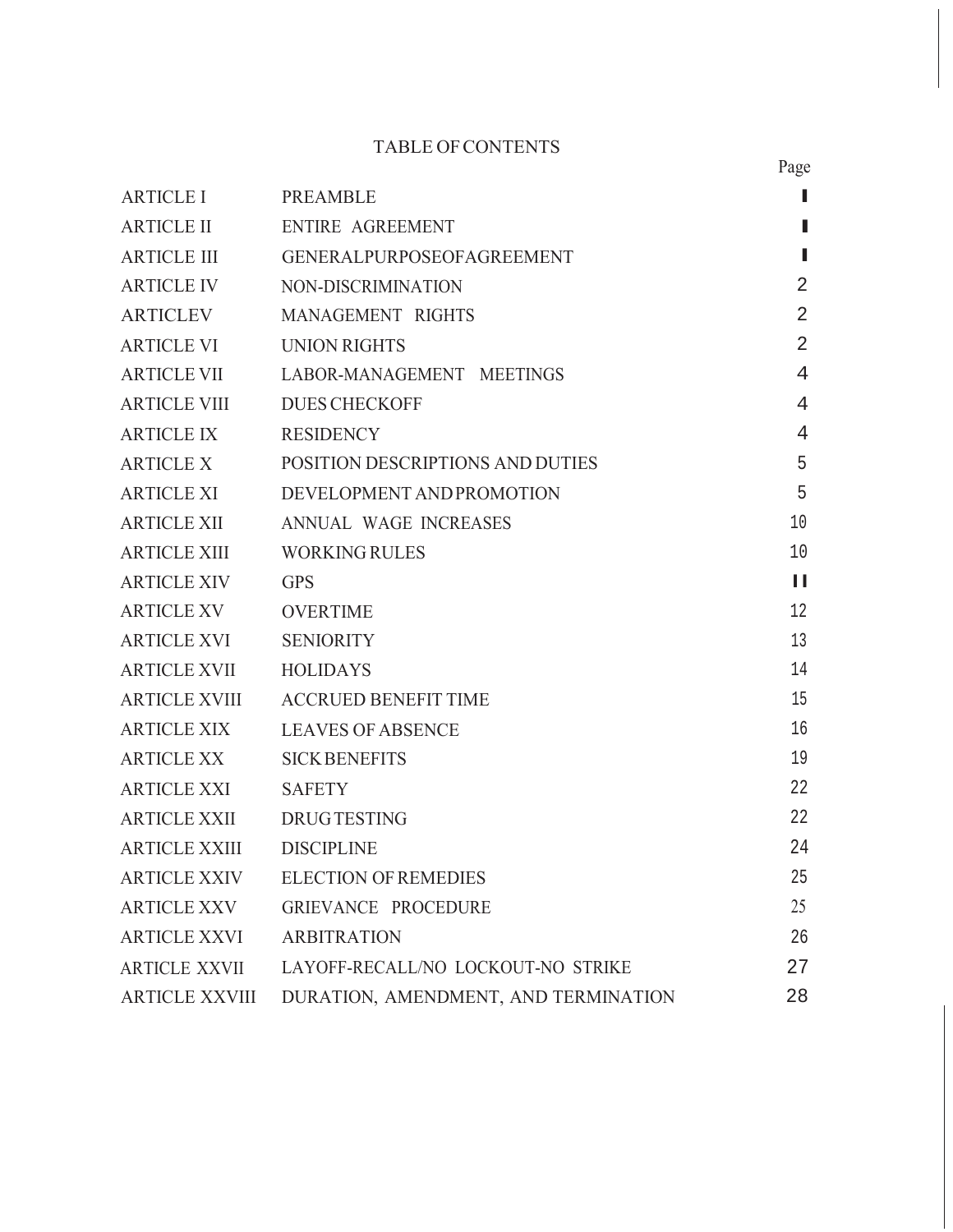## ARTICLE I PREAMBLE

This AGREEMENT is between the City of Springfield, Illinois, an Illinois Municipal Corporation, (hereinafter referred to as "Employer") and Local Union 193 of the International Brotherhood of Electrical Workers (hereinafter referred to as "Union" or "IBEW"), representing the bargaining unit commonly referred to as the Engineers Group.

## ARTICLE II ENTIRE AGREEMENT

The parties acknowledge that during the negotiations which resulted in this Agreement, each had the unlimited right and opportunity to make demands and proposals with respect to any subject or matter not removed by law from the area of collective bargaining, and that the understandings and agreements arrived at by the parties after the exercise of that right and opportunity are set forth in this Agreement.

## **ARTICLE III** GENERALPURPOSEOFAGREEMENT

Section 3.1. Mutual Interest. The general purpose of this Agreement is to promote the mutual interests of the Employer and the Union to provide for the operation of the Employer under the methods which will further to the fullest extent possible the safety and welfare of the employees, economy of operation, elimination of waste, quantity and quality of output, and protection of property.

Section 3.2. Cooperation. It is recognized by the Agreement to be the duty of the City and of the Union to cooperate fully, individually and collectively, for the advancement of said conditions.

Section 3.3. Applicability. Both parties hereto agree that this Agreement covers all work done by the employees of the different classifications scheduled herein, and that for the purpose of clarification of any clause that may hereafter be in question of interpretation, a statement covering the correct intent of such clause in question shall be agreed upon by both parties and attached hereto and made a part of this Agreement. Further, questions of interpretation that are not resolved by the parties shall be resolved through arbitration as described in Article XXV and XXVI.

Section 3.4. Recognition. The Employer recognizes the Union (IBEW LU #193 as certified by the ILRB) as the sole and exclusive bargaining agent for employees covered under this agreement. The Employer shall not meet or negotiate with any other Union on matters relating to the wages, hours or working conditions of employees for whom the Union is recognized as the exclusive bargaining agent.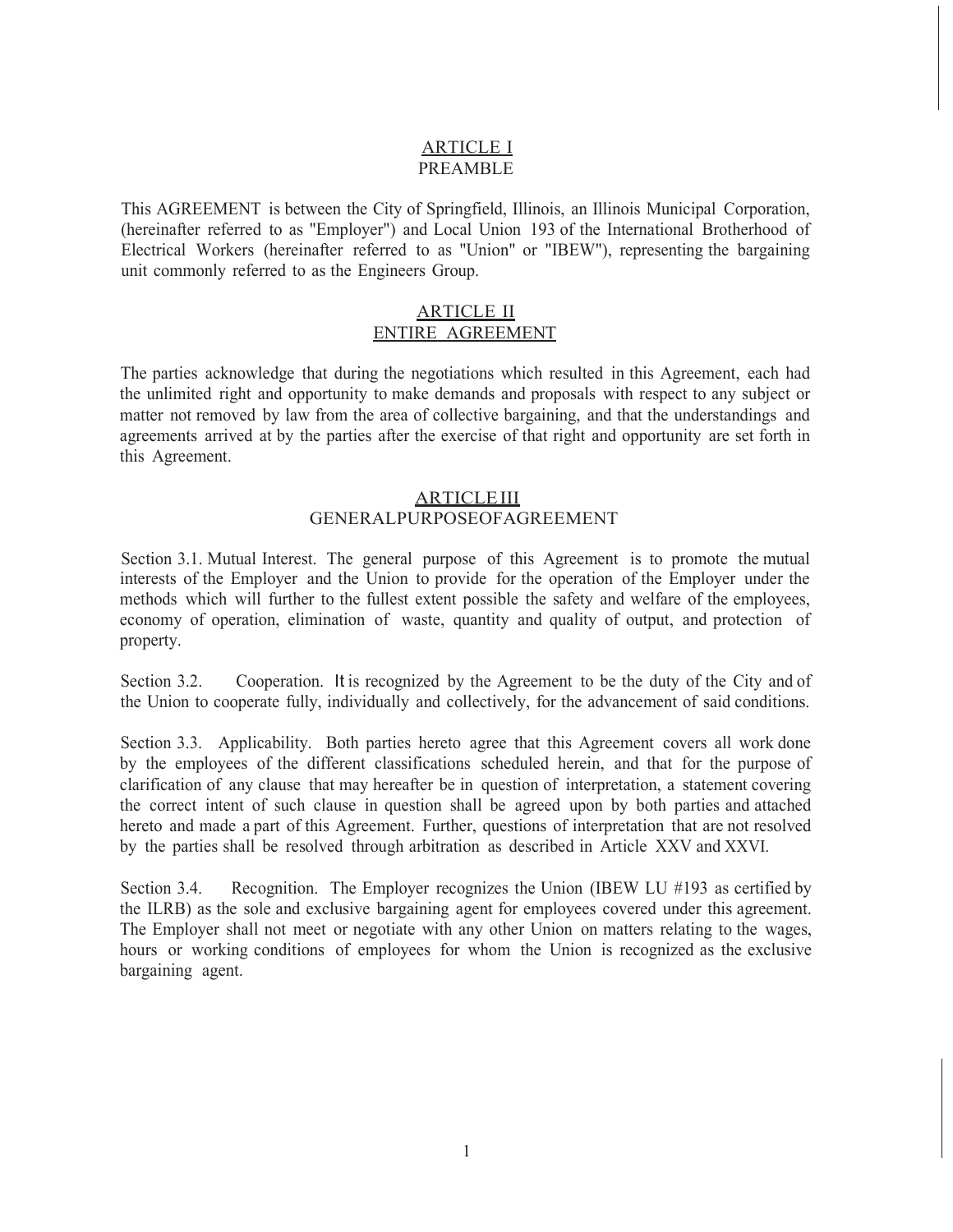## ARTICLE IV NON-DISCRIMINATION

Section 4.1. Non-Discrimination. The Employer and Union agree that there shall be no discrimination by either party in the hiring, training, upgrading, promotion, transfer, layoff or recall of employees because of race, union status, creed, color, religion, marital status, sex, age, physical or mental handicap.

Section 4.2. Americans With Disabilities Act. The Employer and the Union will make a concerted effort to comply with all requirements of the Americans with Disabilities Act.

## ARTICLEV MANAGEMENT RIGHTS

Subject to the provisions of this Agreement and Public Act 83-1012, the Employer retains the inherent management authority and is vested with the exclusive right to control its operations, to establish reasonable rules and regulations, to determine its policies, its over-all budget, the manner of exercise of its functions, and the direction of its workforce and to maintain efficiency provided the exercise of such rights by management does not conflict with specific provisions of this Agreement. Nothing in this Agreement shall be construed as improperly delegating to others the authority conferred by law on the Employer, or in any way improperly abridging or reducing such authority and further, nothing contained herein shall improperly supplant the lawful authority of the Springfield Civil Service Commission.

## ARTICLE VI UNION RIGHTS

Section 6.1. Union Activity Doring Working Hours. Employees shall, after giving appropriate notice to their supervisor, be allowed reasonable time off with pay during working hours to attend grievance hearings or hearings or meetings agreed to by the Employer, if such employees are entitled or required to attend such meetings by virtue of being Union representatives, stewards, witnesses, or grievants, and if such attendance does not significantly interfere with the Employer's operations.

Section 6.2. Information Provided to Union. The employer shall submit to the Local Union, upon request, the current seniority roster and reemployment list, applicable under the seniority provisions of this Agreement. In addition the Employer shall monthly notify the union in writing as to the following personnel transactions involving bargaining unit employees within each work section and location: new hires, promotions, demotions, reclassification, layoffs, reemployments, transfers, leaves of absence, returns from leaves, suspensions, terminations, retirement, resignations, discharges, and any other information mutually agreed to by the parties. In addition the Employer shall notify the Union (IBEW Locall93) via electronic mail of all new persons hired into bargaining unit positions on or before the new employee(s) date of employment.

Section 6.3. The Employer agrees that accredited representatives of the Union (IBEW Local 193), whether Local Union, District Council, or International representatives, shall have access to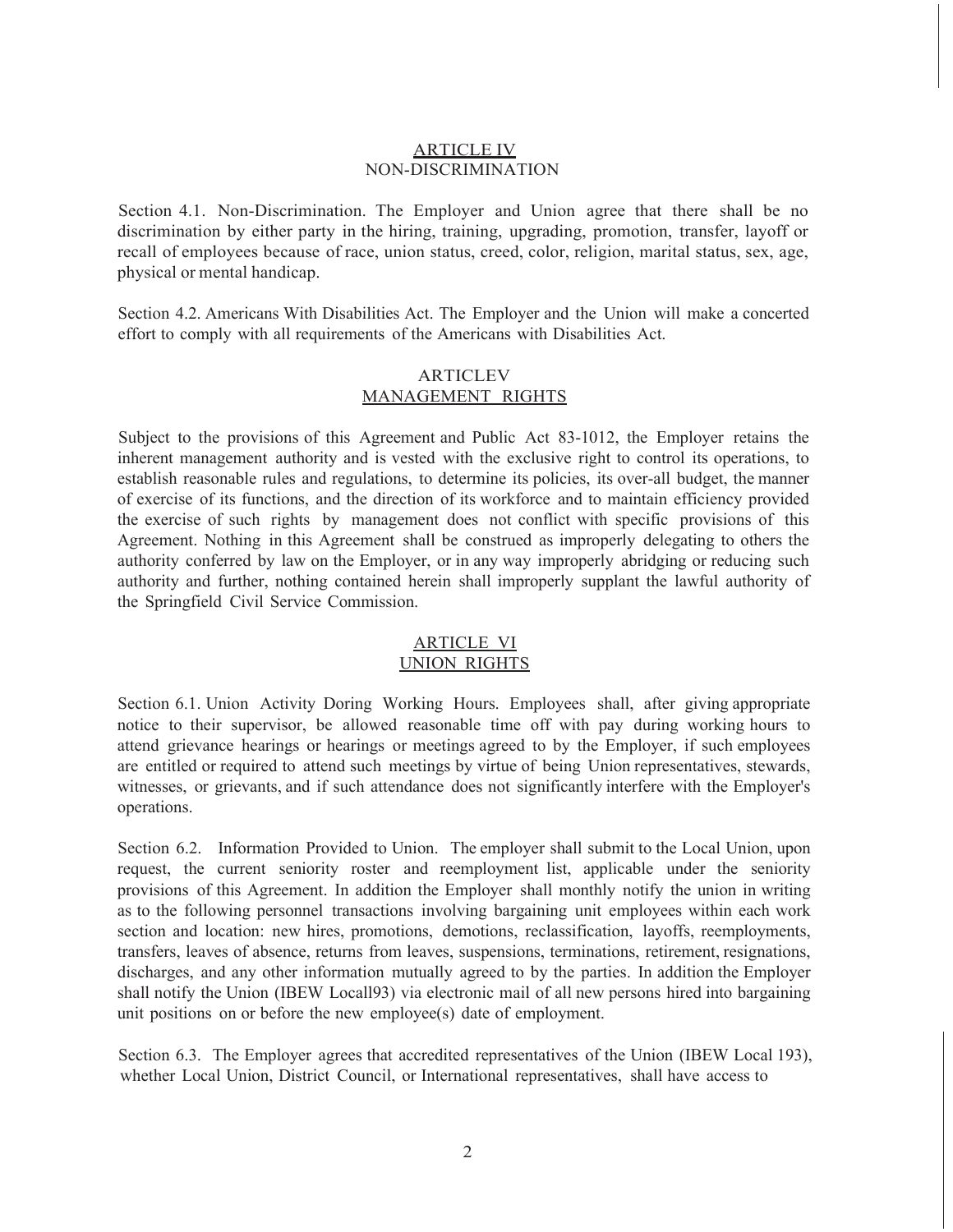conduct Union business provided the Union first notifies the Employer and does not unduly interfere with the operational requirements of the Employer.

Section 6.4. No authorized representative of the Union who is required to be involved with the Employer in negotiations or grievance discussions shall lose pay for time spent away from work as qualified below.

Employee will be paid the applicable rate, but at no time will overtime rates be paid during negotiations or grievance discussions. Pay is not provided for time spent in negotiations or a grievance discussions outside the individuals normal work shift. Overtime shifts turned down by an employee while participating in negotiations or grievance discussions, will be treated as normal turndowns.

In all cases where any Steward or Union representative is required to conduct a Union business, the employee should notify their supervisor prior to conducting the Union business.

Section 6.5. Bulletin Boards. The employer agrees to furnish and maintain suitable bulletin boards in convenient and appropriate areas to be used by the union. The union should limit it's posting of notices and bulletins to such bulletin boards.

Section 6.6. New Hire Orientation. When the employer conducts a new hire orientation, the Union shall conduct orientation for each new bargaining unit employees at a time mutually agreed to by the parties. The Union orientation shall be one (I) hour and shall take place during the employee's regular working hours with no loss of pay to the employees involved.

Section 6.7. Annual Training. The Employer and the Union are committed to ensuring the employees receive training that will help to maximize the productivity and quality of their work. To facilitate this goal, the parties agree that providing annual training to employees is important and that the Employer and the Union should therefore endeavor to provide such annual training. Annual training provided by the Union, including updating employees on new agreements and policies, and on the coordination of these policies and agreements with policies and procedures set forth in the collective bargaining Agreement, can help to facilitate the maximization of both quality and productivity. The Union may schedule up to one (I) hour per year of such training at a time and place, agreeable to the parties, provided, such trading does not unreasonably disrupt department operations. Where the Employer has scheduled such training, the Union may, by mutual agreement, be scheduled in conjunction with such sessions. Training provided for herein shall be without loss of pay.

Section 6.8. Information Sharing. The Employer shall not provide information that is exempt from disclosure under the Freedom of Information Act (5 ILCS 140/7) and pertains to bargaining unit employees, to the Union, or to matters pertaining to collective bargaining, to an entity that is not a party to this Agreement. The Employer shall use best efforts, at the time of request, to notify the Union and affected employee(s). The Union and all affected employee(s) shall also be provided a copy of the public disclosure request on a quarterly basis.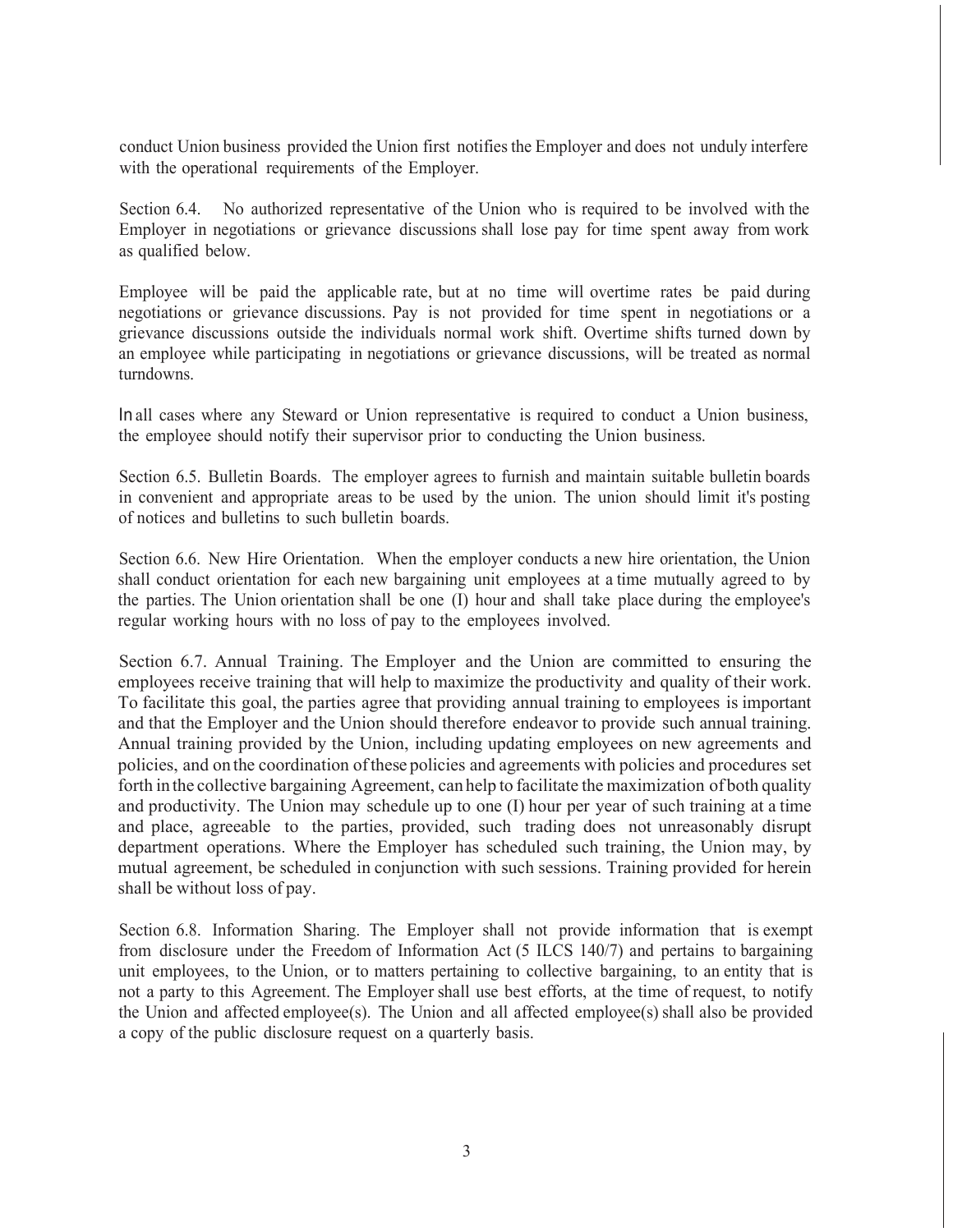## ARTICLE VII LABOR-MANAGEMENT MEETINGS

Labor-Management meetings will be conducted quarterly (if requested by either party). Union and Management will submit agenda items to the designated representative fourteen (14) days prior to the scheduled Labor-Management meeting.

## ARTICLE VIII DUES CHECKOFF

Section 8.1. Deductions. The Employer agrees to deduct union dues every month from the earnings of its employees who have signed individual authorization cards, supplied by the Union, and to remit the same to the duly designated officer of the Union until such time as the employee resigns his/her membership in the Union or otherwise revokes his/her dues deduction authorization in writing to the Employer and the Union with thirty (30) days advance notice.

The Union shall advise the Employer of any increases in dues in writing at least thirty (30) days prior to the effective date.

Section 8.2. Should the dues deduction authorization form executed by any employee conflict with any state or federal law in any respect, the Employer shall be relieved from honoring such authorization.

Section 8.3. Voluntary Benefits Program. A separate voluntary payroll deduction for Union Programs may be made for those employees who provide the Employer with a signed payroll authorization card requesting such deduction.

Authorization for such deduction shall be allowed annually by the Employer and shall be revocable by the employee upon notice in writing to the Employer and Union. The amounts so deducted shall be forwarded monthly to the Union at the address designated in writing to the Employer by the Union.

Section 8.4. Indemnification. The Union agrees that there shall be no liability on the part of the Employer for the collection of any unpaid dues which may be due the Union from any employee who, because of absence from work or termination of employment, has insufficient wages payable to him/her at the regular time the dues are to be deducted from which to make such deduction. The Union shall indemnify and save the Employer hannless against any and all claims, demands, suits, judgments, or other forms of liability or expense, that may be incurred or necessitated by reason of action taken or not taken by the Employer for the purpose of complying with any of the provisions of this Article.

## ARTICLE IX **RESIDENCY**

All employees hired on or after the ratification shall reside within the boundaries of the City of Springfield and, all current employees who reside within boundaries of the City of Springfield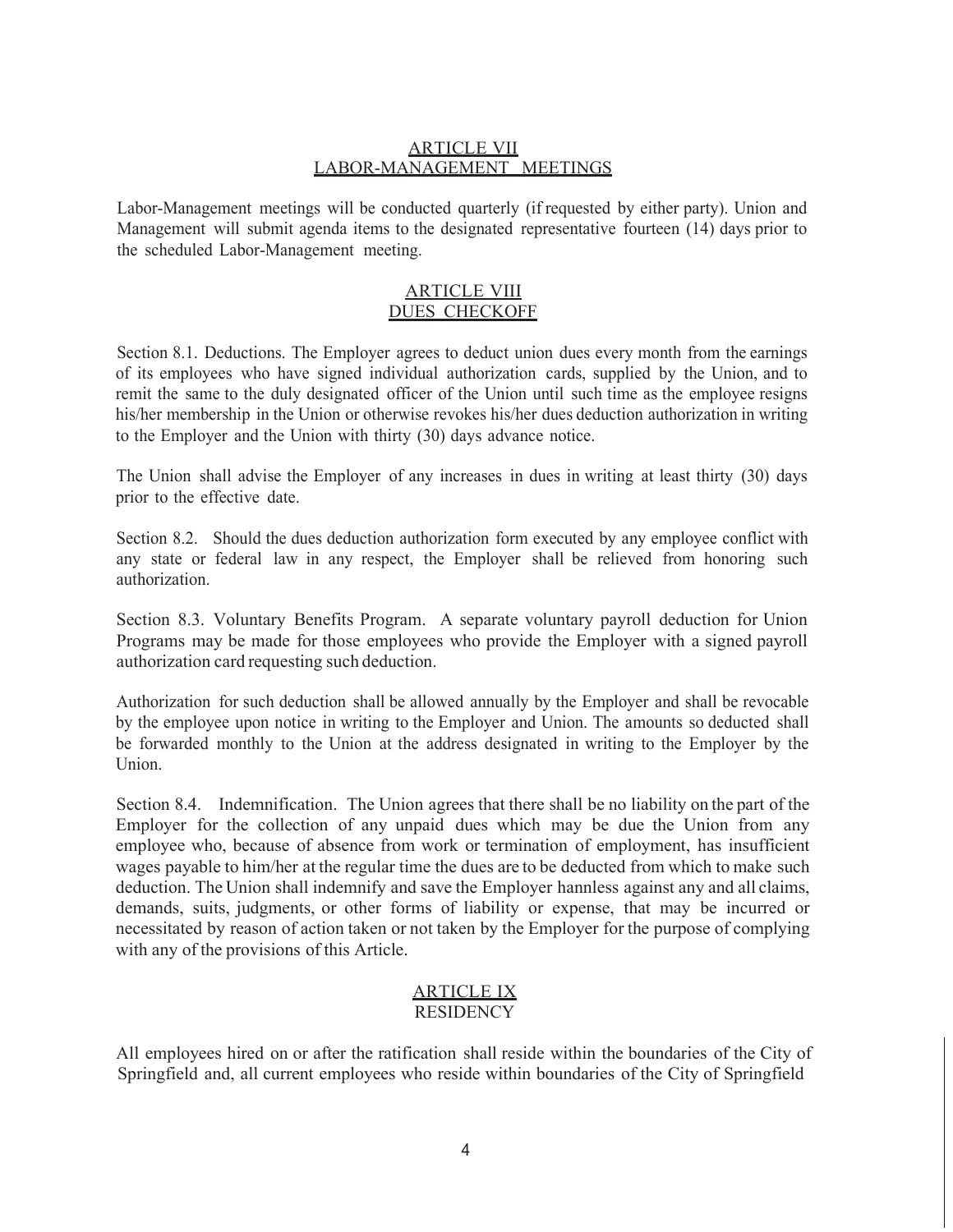shall continue to reside within the boundaries of the City. CulTent employees living outside of the City of Springfield shall be grandfathered and the residency ordinance shall not apply to them. If an employee living outside of the boundaries of the City of Springfield moves into the City of Springfield, then the requirements of the residency ordinance shall apply. Should an employee's property be annexed in the City Corporate Limits, the employee shall remain grandfathered.

#### ARTICLE X POSITION DESCRIPTIONS AND DUTIES

Section 10.1. Due to the nature of the duties performed by members of the bargaining unit (made up exclusively of the Engineer, Engineer Technician, and Technical Specialist series), the sample duties are the same for all employees. The sample duties are as follows:

- I. Receive assignments from immediate supervisor, area supervisor/director or their designees and carry out those directives.
- 2. Provide mentorship to junior employees in the department.
- 3. Assist other utility/city departments as needed in completion of projects and assigned tasks.
- 4. Review/prepare plans, specifications, reports, contracts, budget and other documentation as needed.
- 5. Work independently or as a team to achieve goals.
- 6. Work with outside engineering firms, contractors, developers, vendors and other entities as required to complete assignments.
- 7. Perform other duties as required or assigned.

## ARTICLE XI DEVELOPMENT AND PROMOTION

Section 11.1. Continuing Education. The Employer agrees that if a tuition reimbursement program is offered by the Employer, the members of the bargaining unit shall be eligible to participate subject to its terms and conditions.

Section 11.2. Professional Certifications.

- (a) The Employer agrees to pay the necessary costs associated with obtaining, if the certification was not a condition of hiring, and maintaining all mandatory certifications, including the P.E. certification.
- (b) Any member of the Engineer series that earns a P.E. Certification on or after June I, 2017 shall immediately receive a one-time 2.5% salary increase. This increase is in addition to any other applicable salary increases such as across-the-board or merit based increases. This certification must be maintained in order for the employee to retain the 2.5% salary increase. If the eligible employee's certification lapses, a corresponding salary reduction shall take place.

Section 11.3. Development Track. The Employer and Union agree to the below structure to provide a fair and equitable career track for members of the bargaining unit while considering the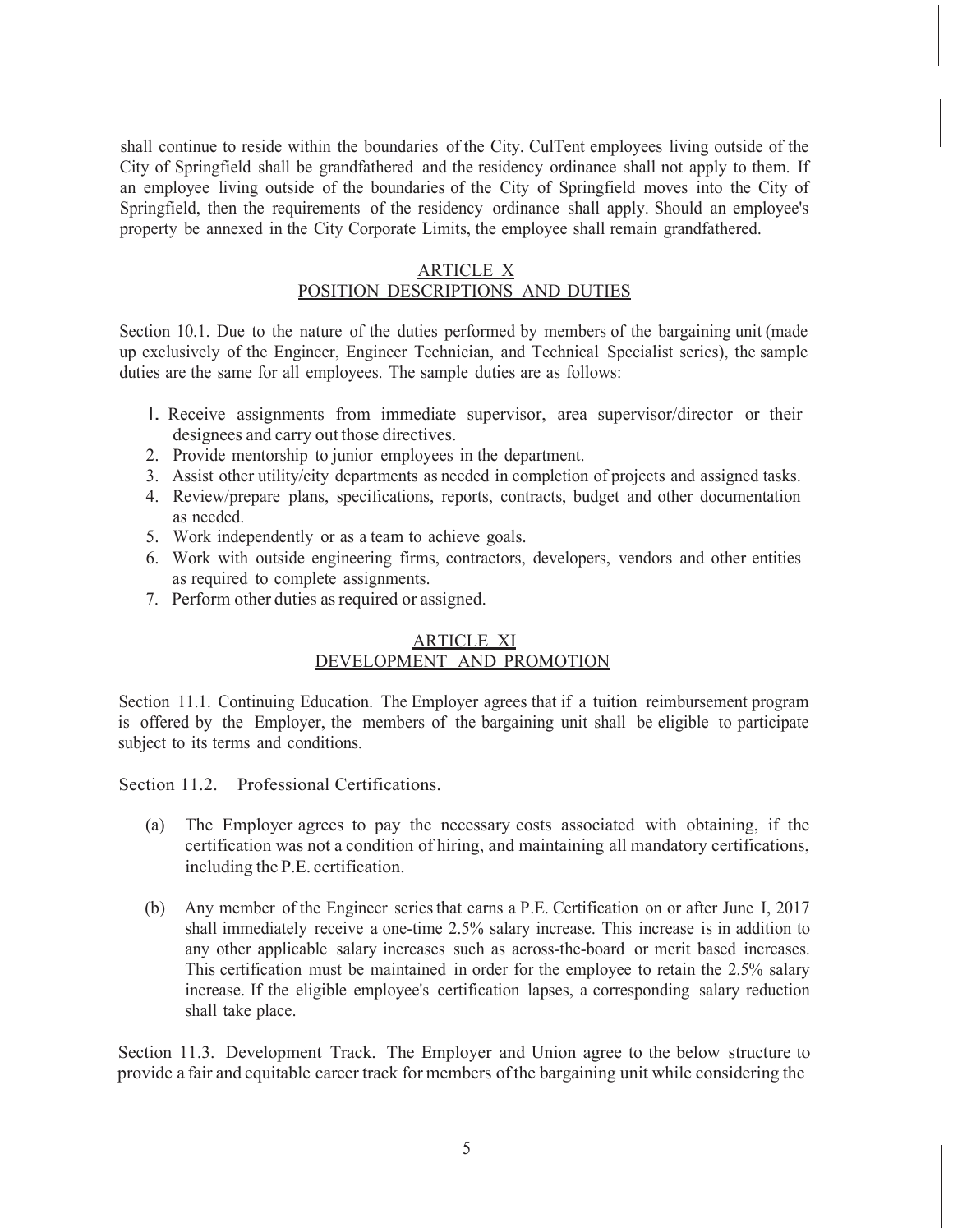fiscal and succession planning needs of management. In order to advance from one classification to the next, the Employee must satisfy set criteria specific to each position.

Section 11.3(a). Criteria. The development path criteria are as follows:

- 1. Engineer Series
	- a. Engineer I to Engineer II
		- i. 2 consecutive years of positive job performance evaluations.
		- ii. Zero disciplinary issues above verbal warnings for I year prior to promotion
		- iii. Completion of all required departmental training.
		- iv. Pass the Fundamental Engineer Exam (FE) (only employees hired after ratification of 6-I-2018 contract).
		- v. Demonstrated understanding of applicable policy and procedures.
		- vi. Positive feedback from internal/external customers, either formally or informally.
		- vu. Completes projects in a timely manner.
		- viii. Exhibits safe work practices over the course of duties.
	- b. Engineer II to Engineer III
		- i. 3 years of positive job performance evaluations in the last 4 years.
		- ii. Zero disciplinary issues above verbal warnings for 2 years prior to promotion.
		- iii. Completion of all required departmental training.
		- iv. 2 documented instances of successfully running a project.
		- v. Progressive understanding of applicable policy and procedures, as it relates to non-customary applications.
		- vi. Progressively larger customer base, with continued positive feedback from internal/external customers, either formally or informally.
		- vii. Demonstrates timely completion of projects, and ability to coordinate ion with other departments.
		- viii. Exhibits safe work practices over the course of duties.
	- c. Engineer III to Engineer IV
		- 1. 4 years of positive job performance evaluations in the last 5 years.
		- ii. Zero disciplinary issues above verbal warnings for 2 years prior to promotion.
		- m. Completion of all required departmental training.
		- iv. 3 documented instances of successfully running a project.
		- v. Pass/possess a Professional Engineers License (PE) (only employees hired after ratification of 6-I-2018 contract).
		- vi. Ability to contribute to the development and evolution of policy and procedures as it relates to industry innovation.
		- vii. Successfully communicates with many different utility departments, receiving positive feedback from internal/external customers, either formally or informally.
		- viii. Demonstrates timely completion of projects, and ability to coordinate timely completion with other departments, on larger complex projects.
		- ix. Exhibits safe work practices over the course of duties.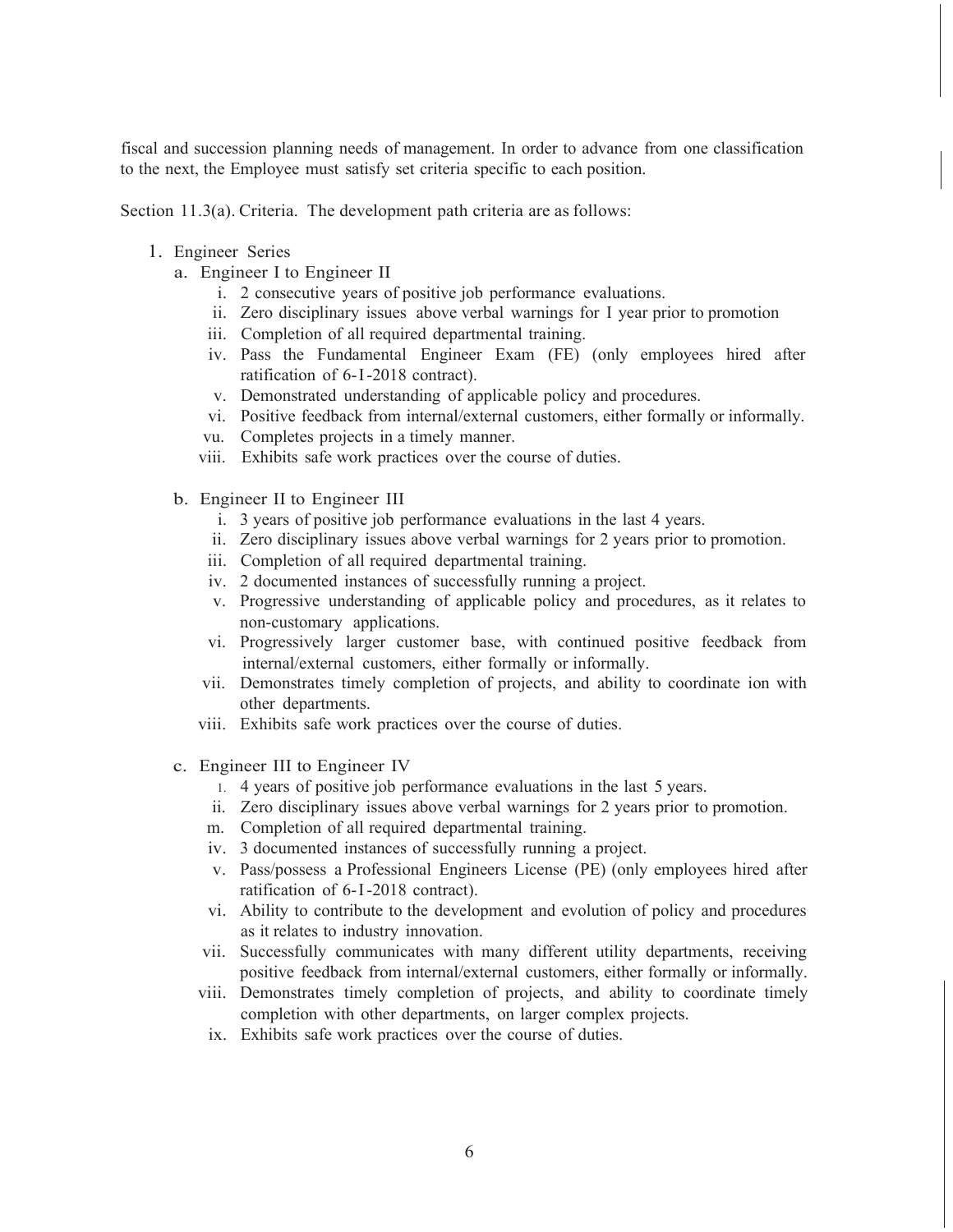- 2. Engineer Technician Series
	- a. Engineer Tech I to Engineer Tech II
		- i. 2 consecutive years of positive job performance evaluations.
		- ii. Zero disciplinary issues above verbal warnings for 1 year prior to promotion.
		- iii. Completion of all required departmental training.
		- iv. Documented examples of increasing levels of responsibility.
		- v. Demonstrated understanding of applicable policy and procedures.
		- vi. Positive feedback from internal/external customers, either formally or informally.
		- vii. Completes customer requests in a timely manner.
		- viii. Exhibits safe work practices over the course of duties.
	- b. Engineer Tech II to Engineer Tech III
		- i. 3 years of positive job performance evaluations in the last 4 years.
		- n. Zero disciplinary issues above verbal warnings for 2 years prior to promotion.
		- iii. Completion of all required departmental training.
		- iv. Documented examples of increasing levels of responsibility.
		- v. Progressive understanding of applicable policy and procedures, as it relates to more complicated applications.
		- v1. Positive feedback from internal/external customers, either formally or informally
		- vii. Completes work orders in a timely manner.
		- viii. Exhibits safe work practices over the course of duties.
	- c. Engineer Tech III to Engineer Tech IV
		- 1. 4 years of positive job performance evaluations in the last 5 years.
		- ii. Zero disciplinary issues above verbal warnings for 2 years prior to promotion.
		- iii. Completion of all required departmental training.
		- iv. Documented examples of increasing levels of responsibility.
		- v. Progressive understanding of applicable policy and procedures, as it relates to non-customary applications.
		- vi. Positive feedback from internal/external customers, either formally or informally.
		- vii. Completes progressively more complicated work orders in a timely manner.
		- viii. Exhibits safe work practices over the course of duties.
	- d. Engineer Tech IV to Engineer Tech V
		- i. 4 years of positive job performance evaluations in the last 5 years.
		- ii. Zero disciplinary issues above verbal warnings for 2 years prior to promotion.
		- iii. Completion of all required departmental training.
		- iv. Documented examples of increasing levels of responsibility.
		- v. Ability to contribute to development and evolution of policy and procedures.
		- v1. Positive feedback from internal/external customers, either formally or informally.
		- vii. Completes complicated work orders in a timely manner.
		- vm. Exhibits safe work practices over the course of duties.
- 3. Technical Specialist Series
	- a. Tech Specialist I to Tech Specialist U
		- i. 2 consecutive years of positive job performance evaluations.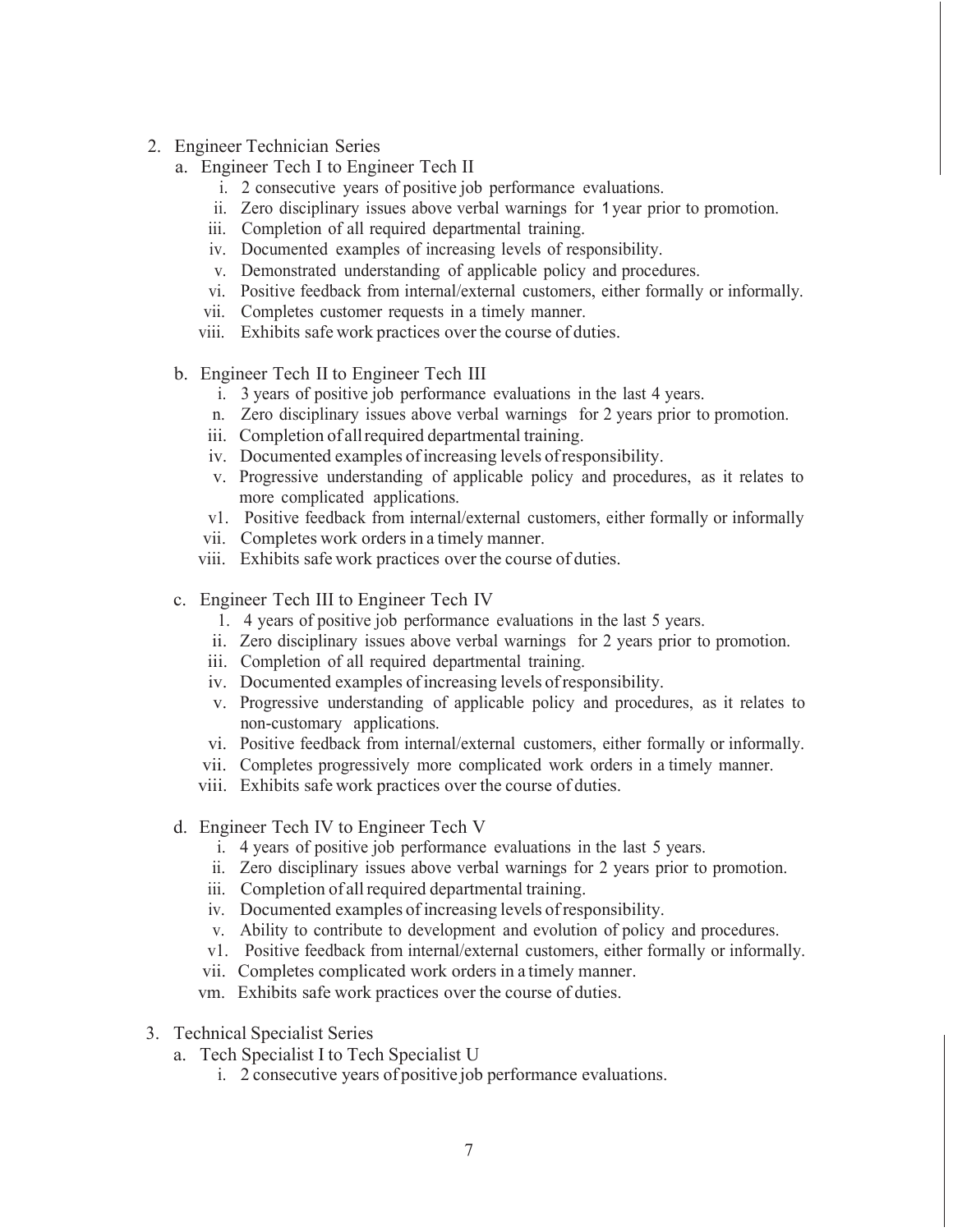- u. Zero disciplinary issues above verbal warnings for I year prior to promotion.
- m. Completion of all required departmental training.
- iv. I documented instance of successfully supporting a project or equivalent of a project for individuals working in Environmental, Health & Safety.
- v. Demonstrated understanding of applicable policy and procedures.
- vi. Positive feedback from internal/external customers, either formally or informally.
- vii. Completes customer requests in a timely manner.
- viii. Exhibits safe work practices over the course of duties.
- b. Tech Specialist II to Tech Specialist III
	- i. 3 years of positive job performance evaluations in the last 4 years.
	- ii. Zero disciplinary issues above verbal warnings for 2 years prior to promotion.
	- iii. Completion of all required departmental training.
	- iv. 3 documented instances of successfully running a project or equivalent of a project for individuals working in Environmental, Health & Safety.
	- v. Progressive understanding of applicable policy and procedures, as it relates to more complicated applications.
	- vi. Positive feedback from internal/external customers, either formally or informally.
	- vii. Completes work orders in a timely manner.
	- viii. Exhibits safe work practices over the course of duties.
- c. Tech Specialist III to Tech Specialist IV
	- i. 4 years of positive job performance evaluations in the last 5 years.
	- ii. Zero disciplinary issues above verbal warnings for 2 years prior to promotion.
	- iii. Completion of all required departmental training.
	- IV. 4 documented instances of SUCCessfully running a project or equivalent of a project for individuals working in Environmental, Health & Safety.
	- v. Recognition as an industry expert in a specified field.
	- vi. Progressive understanding of applicable policy and procedures, as it relates to more complicated applications.
	- vii. Positive feedback from internal/external customers, either formally or informally.
	- viii. Completes work orders in a timely manner.
		- ix. Exhibits safe work practices over the course of duties.

Section 11.3(b). Conditions. All promotions shall take place subject to the following terms and conditions:

- I. Minimum Compensation. In the case of Employee promotion in conjunction with the development structure, the rate of pay of the promoted employee shall be increased by a minimum ofS%. The employee may be eligible to receive a rate of pay increase above 5% when consistent with local and industry standards and deemed appropriate by management.
- 2. Annual Increases. Compensation attained via promotion through the development structure will be in addition to any annual wage increases.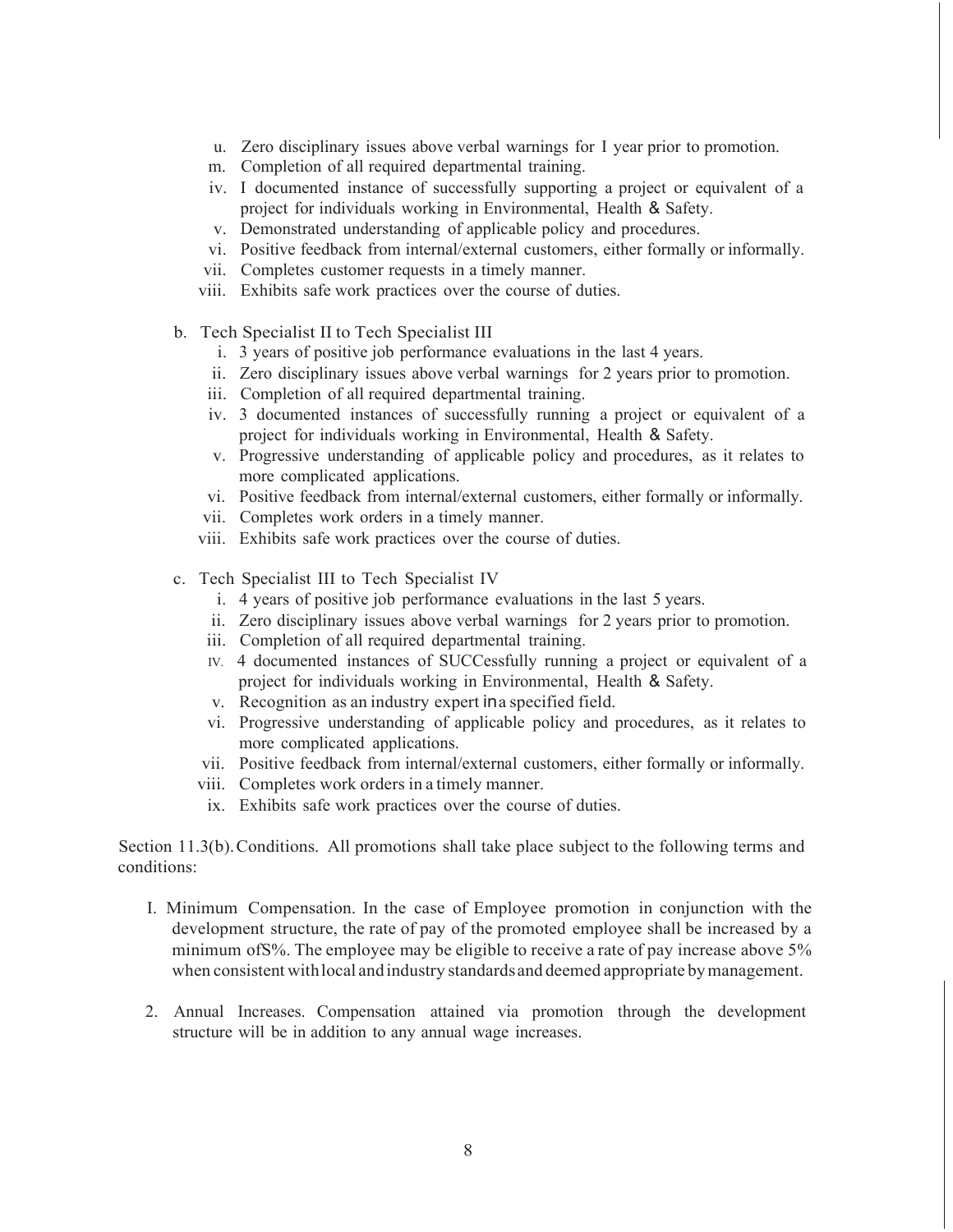- 3. **Temporary Prohibition or Delay.** Financial constraints may prohibit or delay advancement through the Professional Development Track. Financial constraints that freeze the promotional process must include layoffs and/or furlough days. Freezing of the promotional process shall occur until the end of the fiscal year and shall be reinstated following a review of the next year's finances. Financial constraints must be departmentally appropriate. (i.e. Financial constraints in the electric fund only affect electric fund employees, and would not affect corporate fund employees.) Additionally, fmancial constraints will not freeze development for employees, only prevent promotions.
- 4. **Exempt from Grievance.** Promotional compensation through the development structure and/or pay differential between employees of the same job classifications are not subject to the grievance procedure, so long as the Employer meets the minimum terms of this section. Additionally, the results of any performance reviews are exempt from the grievance process.
- 5. **Premature Advancement.** The Employer reserves the right to prematurely advance an employee to the next classification or transfer an employee from one development series to another in order to facilitate operational needs.
- 6. **Timeframes.** All requirements for promotions refer to timefrarnes and responsibilities within the current position and do not credit previous service.
- 7. **Performance Reviews.** Performance reviews shall take place armually between January and March. A union representative may observe but not participate in the review. All performance appraisals shall be subject to the approval of the immediate supervisor and the division head prior to disclosure to the employee and bargaining unit. If an employee receives a negative evaluation, a labor-management meeting shall be held and the employee will be presented with a performance improvement plan.

The initial performance reviews under the first contract shall be conducted between January and March for all employees with six (6) months or service or greater.

- 8. **Safety and Misconduct.** Employee discipline involving safety and/or misconduct may be impact the development structure beyond what is set forth above (i.e. cause additional promotional delay).
- 9. **Exempt Individuals.** Pursuant to Article XX, Section 20.2, any individual exempt from the 120 day cap for sick time payout upon retirement is exempt from any and all aspects of the development structure, including any salary adjustments.

However, if an employee fails to meet the necessary exemption terms and conditions under Article XX, Section 20.2 and becomes subject to the 120 day cap, the employee may then participate in the development structure. The employee shall receive credit for the time served in the position but receive no other benefit that would have been available through the development path.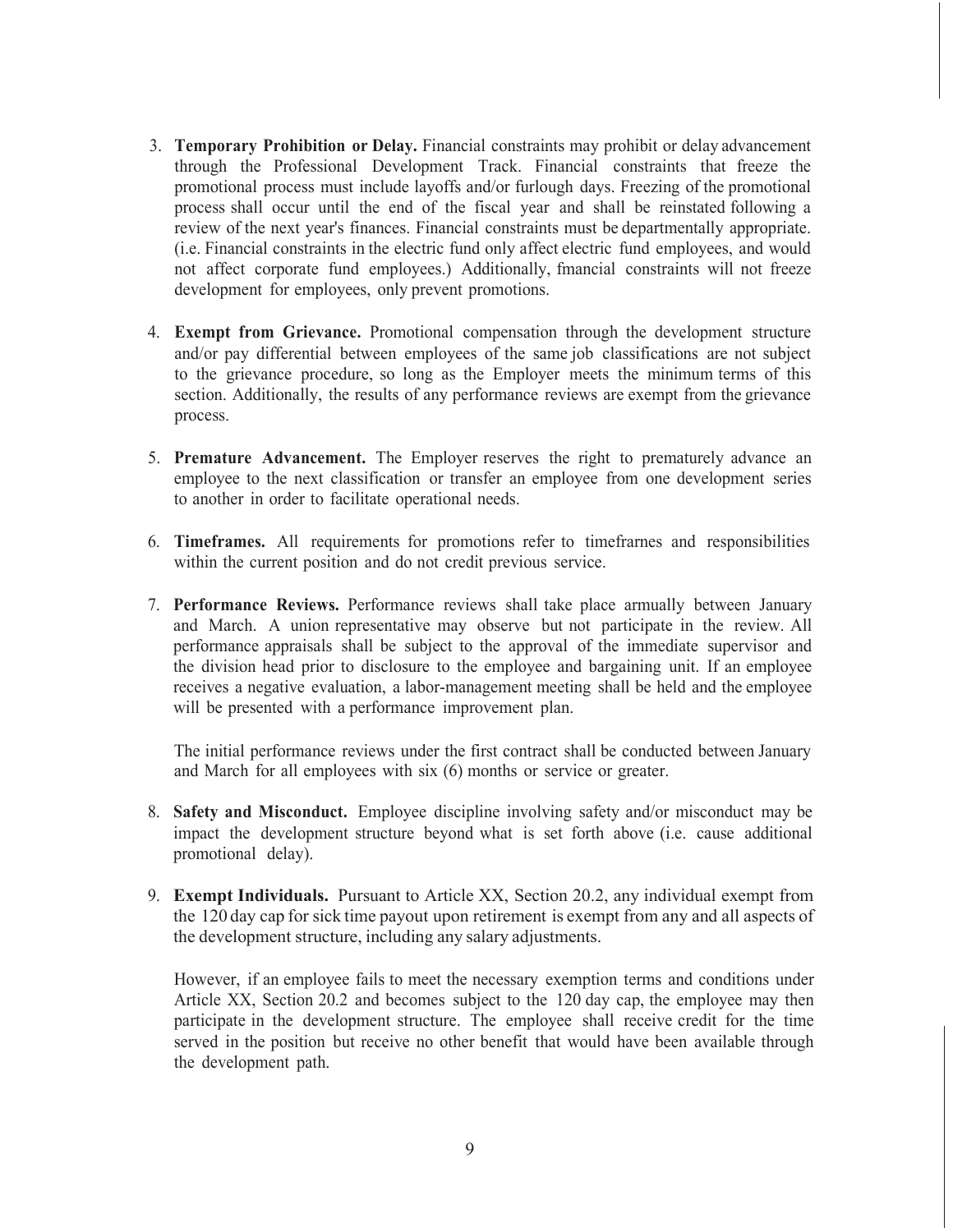Section 11.3(c). Labor Management Advisory Group. An advisory body consisting of three members of management and two union members shall discuss aspects of the promotional track including, but not limited to the definitions of pre-requisites for promotion. The body shall make recommendations to management. The advisory body will only sunset at the end of any agreement if both parties mutually agree to do so.

## ARTICLE XII ANNUAL WAGE INCREASES

Section 12.1. Annual Wage Increases. The annual wage rate increases shall be as follows:

- 1. June I, 2018 to May 31,2019-1.75%
- 2. June I, 2019 to May 31,2020-1.75%
- 3. June I, 2020 to May 31,2021-1.75%
- 4. June I, 2021 -Members of the bargaining unit shall not receive an annual wage increase but shall receive a 2% bonus payment based on their rate of pay on June I, 2021. This bonus payment shall not compound or contribute to a bargaining unit member's base rate of pay.

## ARTICLE XIII WORKING RULES

Section 13.1. Hours of Work. Seven and one half (7 1/2) hours will constitute the regular work day with 60 minute lunch intermission daily. Where mutually agreed to between employee and employer, daily start times may be between 7 a.m. and 8:30 a.m.

Section 13.2. Temporary Shift. During extended emergencies and scheduled outages a temporary second work shift may be established. Employees requested to work any shift other than their regularly assigned work hours shall be given a minimum of twenty-four (24) hours' notice in the case of emergencies and a minimum of three (3) calendar days' notice in the case of scheduled outages. A temporary second shift will not be established for a period less than three (3) working days in duration. If the work for which the temporary shift was established is completed in less than the required three (3) day period, by mutual agreement of both parties, the temporary shift may be ended.

In the case of immediate implementation of the emergency temporary shift, the employee(s) can be sent home that day with pay and report later to the assigned temporary shift at the appropriate overtime rate. The employee will continue to receive the appropriate ove1time rate for hours worked until the twenty-four (24) hour notice period has lapsed. The employee would not receive his/her regular shift pay for any days except for the initial implementation day where they had previously reported to work.

Employees working a temporary second shift shall be compensated at their regular hourly rate plus a 10% shift differential pay. Employees working on Saturday's, Sunday's, or Holidays to receive the appropriate overtime rate, forgoing the differential pay.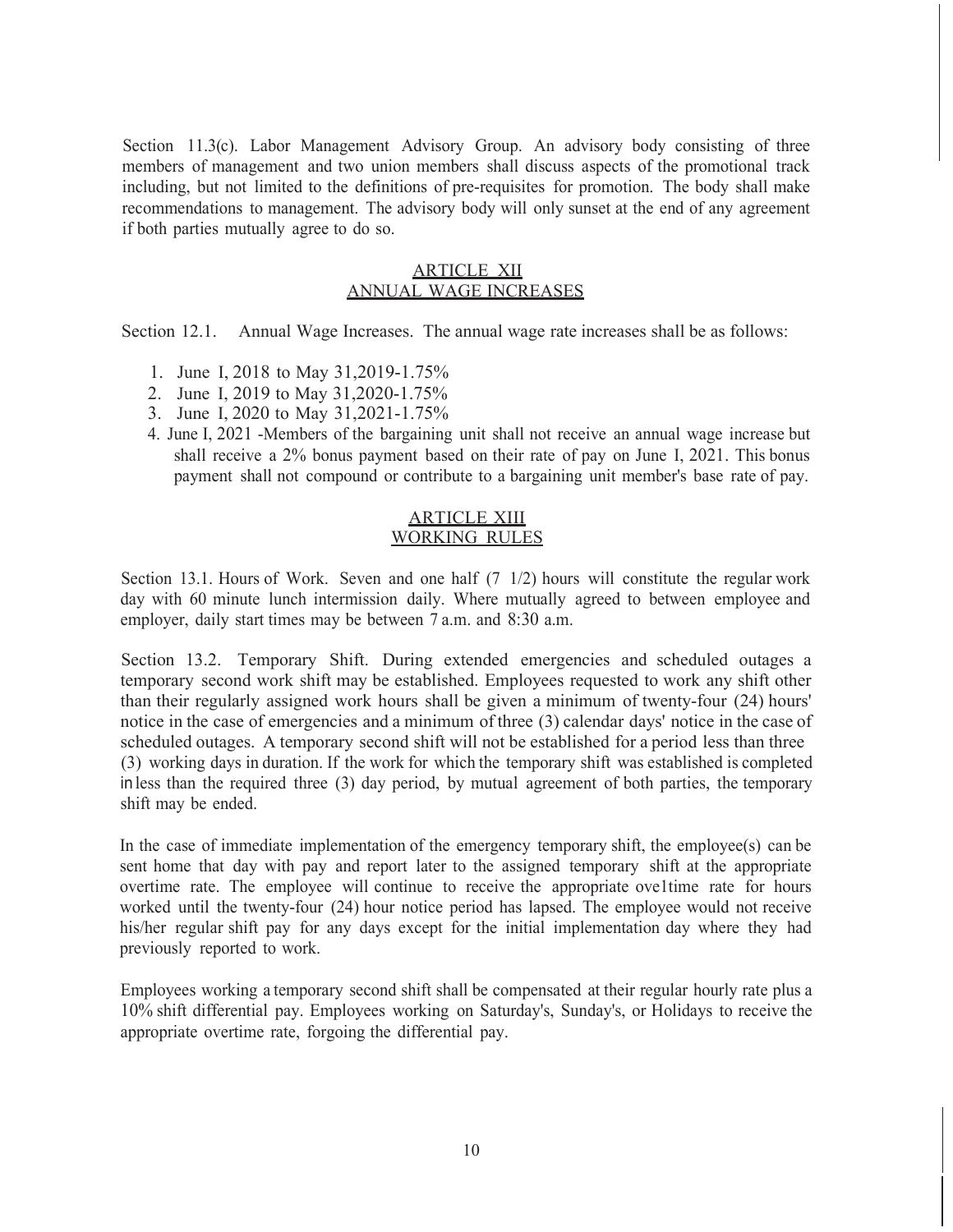**Section 13.3. Travel.** Employees traveling for work will be compensated at their regular straight time pay rate, for a total maximum of six (6) hours wages travelling, when said travelling occurs outside of work hours. Meal allowance shall be limited to the per diem rates, not consecutive hours of travel with overtime. All overtime rules will apply while the employee is actually working out of town at the remote location. All other rules of the City's travel policy (36.08) shall apply.

**Section 13.4. Temporary Assignment.** An employee placed on temporary assigmnent to a higher paid classification shall receive the current rate of pay for the higher classification for ail hours worked (excluding any leave time) and be subject to all rules and regulations pertaining to that classification. An employee placed on temporary assigmnent to a lower paid classification shall suffer no reduction in wages during such period, and be subject to all rules and regulations pertaining to that classification.

**Section 13.5. Supervisory Coverage of Unit Personnel.** If an employee is requested to temporarily fill a position not covered by this agreement, the employee will receive the higher of the two pay rates for the hours worked.

**Section 13.6. Direct Deposit.** All Employees in the bargaining unit shall participate in direct deposit for the payment of compensation.

#### **ARTICLE XIV GPS**

In regards to the installation and utilization ofGPS tracking technology on Employer vehicles, the following tenus and conditions shall apply:

- 1. The intended purpose of such equipment is to enhance the operational efficiency of the department, improve services to the public, to improve the safety of employees and to ensure compliance with the CBA.
- 2. This technology may be made available to third patties *only* as provided for under state, federal, or local laws.
- 3. Any Employer vehicle may be equipped with this technology.
- 4. It is understood that disciplinary actions against and excessive monitoring of employees is neither a primary purpose nor an intended result of utilization of GPS equipment. The Parties agree that GPS equipment may be used to verify the guilt or innocence of an employee that the employer had a bona-fide reason to suspect the employee of misconduct. Such equipment will not be utilized to harass employees, but will be used to monitor employee's work progress and work locations. The Company agrees that it shall not troll the database to randomly review information available through the system or utilize such information for disciplinary purposes unless a review has been prompted by a bona-fide reason to suspect the employee of misconduct.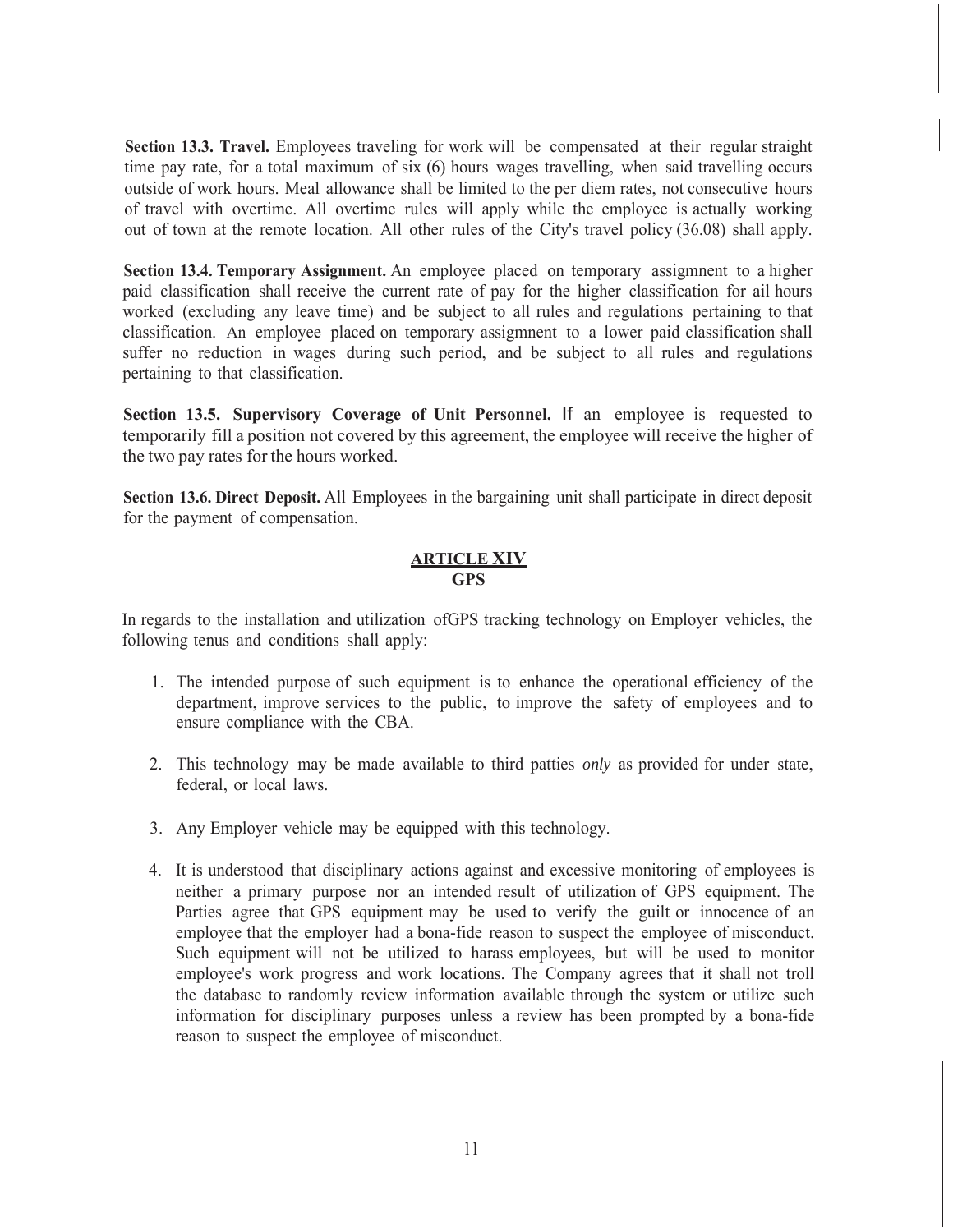- 5. In the event that data retrieved from the GPS system is used to support the employer's decision to discipline an employee, the Union shall be provided with copies of all data pertinent to the contemplated discipline.
- 6. In the event the employer elects to upgrade or enhance the GPS system, beyond regular software upgrades, the Union shall be given advance notice and the right to bargain over the impact of such changes where appropriate.
- 7. The Parties may meet, at either Parties request, to discuss ongoing impacts as well as, fair and non-discriminatory implementation of the program.

## **ARTICLE XV OVERTIME**

**Section 15.1. Compensation.** The payment of overtime hours in excess of thirty seven and one half hours (37.5) in the work week shall be paid in cash or compensatory time at the employee's discretion. All overtime will be at the time and one half **(1** Y,) rate except where otherwise detailed in this agreement.

**Section 15.2. Double Time.** All overtime work after sixteen (16) consecutive working hours will be paid at 2x the employee's regular hourly rate. All work on Holidays, as designated by the City, to be paid at the double time rate.

**Section 15.3. Call-In.** All employees called into work will receive a minimum of two (2) hours pay at 1.5x the employee's regular rate.

**Section 15.4. Scheduled Overtime Minimums.** A minimum of two (2) hours pay at the time and a half rate shall be allowed all employees who report for duty for scheduled overtime work on any day. Further, the employer may contact the employee twelve (12) hours prior to reporting to work to cancel the scheduled overtime at no cost to the employer.

**Section 15.5. On-Call.** Employees required to be on-call, will receive two (2) hours comp time per week. All phone calls shall be subject to the straight time rate for a minimum of one half (112) hour and pay will be in addition to the comp time acquired for accepting on-call. **1** *Y,x* pay rate shall be paid for on-site work requiring the employee to report to the job site.

**Section 15.6. Job Continuation.** Employees who are working on a job with a vendor or contractor will be offered to continue working at the appropriate overtime rate if the said job turns into an overtime situation as long as the employee is deemed to be needed by the employer. The employee will not be replaced on the job by anyone outside of the bargaining unit unless agreed to by the parties.

**Section 15.7. Compensatory Time.** Overtime hours may be split between Compensatory ("Comp") time and pay at the employee's discretion. Employees shall have the option of receiving comp time in lieu of pay when working overtime for a maximum of 150 hours on the book at any given time. Comp time will accrue at the rate it is earned.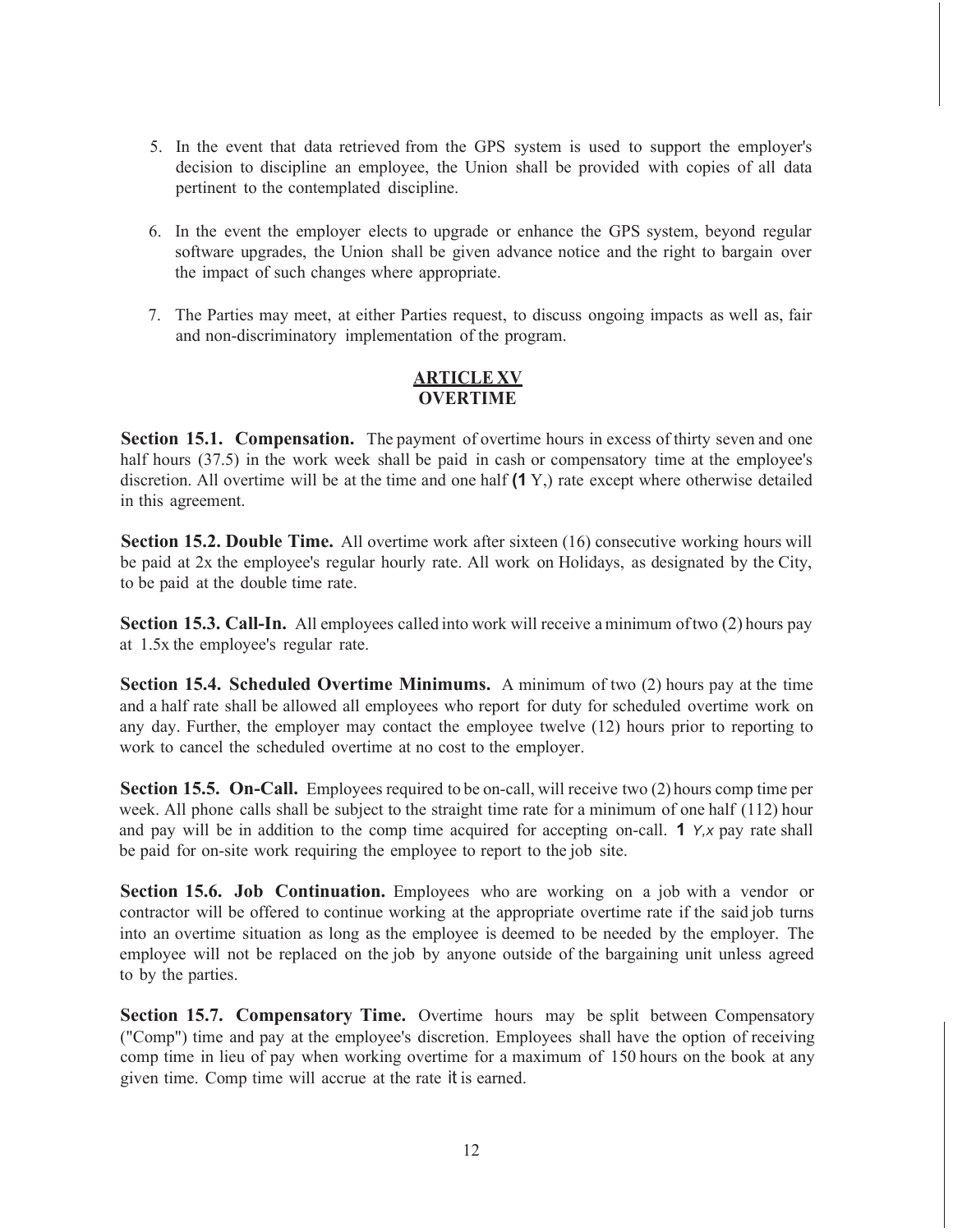Section 15.8. Expiration of Compensatory Time. Comp time shall expire on the last day of each contractual year. At the employee's request, any accumulated comp time hours will be paid out once per contract year (in addition to the final day of the contract year). All accumulated comp time hours on the books will be paid out at retirement.

Section 15.9. . Compensatory Time Roll Over. The employee may request up to 37.5 hours of comp time be rolled over to the next contract year otherwise all unused comp time shall be paid out at the end of each contract year.

Section 15.10. Accessibility and Usage of Compensatory Time. Employee shall have access to comp time immediately after it is earned. Probationary employees not otherwise eligible to take time off with pay may use camp time. Comp time may be used in a minimum of one (1) hour increments.

Section 15.11. Meals. Employees required to work three hours, or more, past or prior to their regular scheduled shift will receive the option of a meal break. Additionally, a meal break will be provided every six (6) hours when working overtime. Further, employees will be provided one(!) 30 minute break time to eat with pay at the appropriate overtime rate. This 30 minutes of pay will not be provided if the employee is not returning to work for a minimum of one hour after the meal break.

## ARTICLE XVI **SENIORITY**

Section 16.1. Probationary Period. The Employer shall have the unlimited right to discipline or discharge any employee during the first twelve (12) months of continuous employment which shall be considered a probationary period.

Section 16.2. After twelve (12) months continuous employment, seniority shall be recognized and the senior employee shall be given preference, ability and qualifications being sufficient. New employees hired on the same day who have no prior seniority in the City Union (IBEW Local193) bargaining unit shall be assigned seniority by their Civil Service Rank.

Any employee on any leave of absence without pay in excess of thirty (30) consecutive calendar days shall have his anniversary date adjusted by the period of the unpaid leave. The anniversary date determine when an employee has worked the requisite number of years to achieve the negotiated longevity pay set forth in the Agreement as well as benefit time accrual as set forth in those sections. However, Seniority in the bargaining unit shall be not impacted by an adjusted anniversary date.

Section 16.3. Vacancies. The Employer shall have sole authority in determining whether a vacancy shall be replaced. When the employer seeks to fill a vacancy, it shall be posted, and all members of the bargaining unit shall be eligible to apply.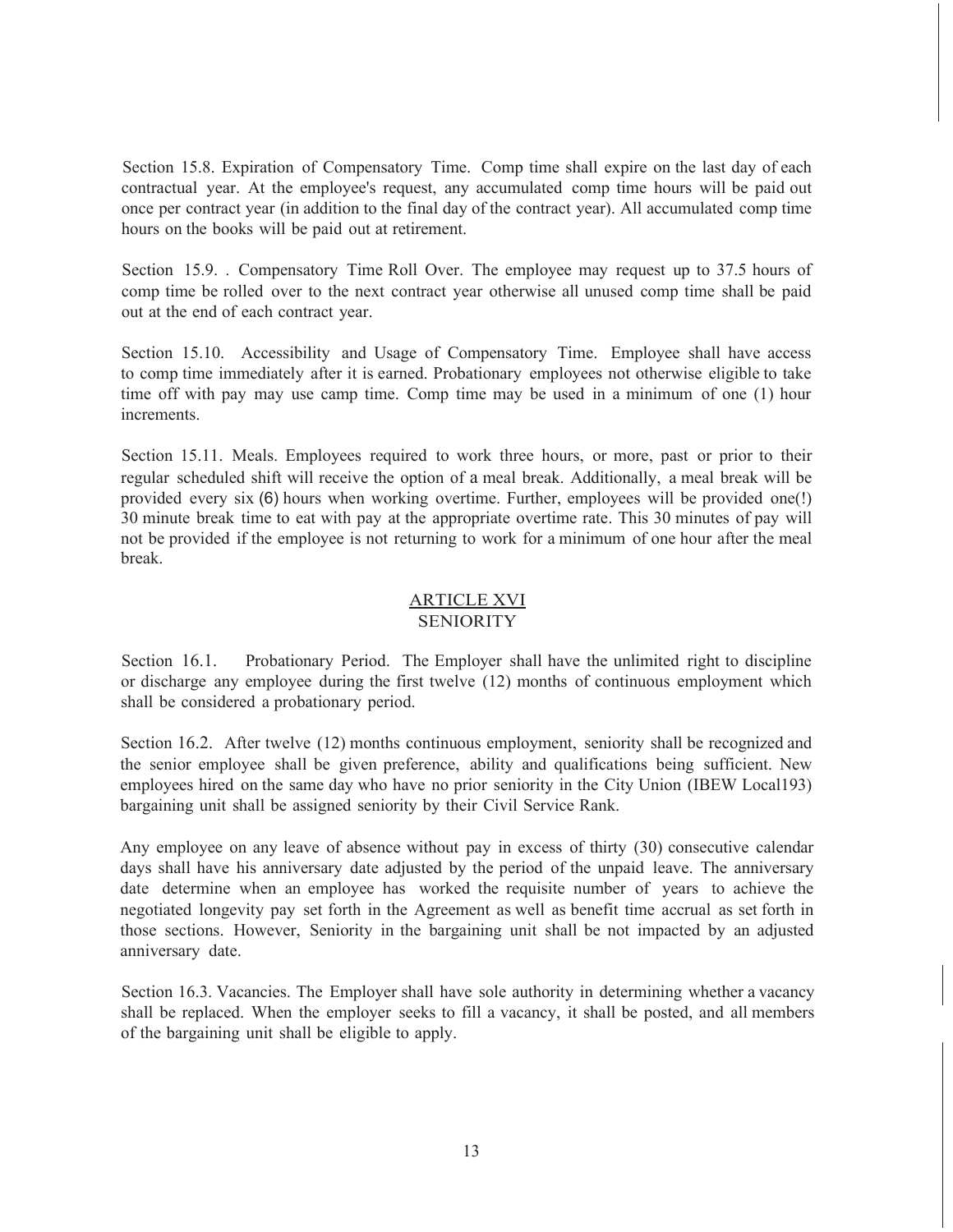Once a vacancy occurs, the opening shall be posted for ten (10) normal working days by Heads of Department and all qualified employees shall be pennitted to bid on same.

All bids will be made out in duplicate form at the Union Office. One will remain on record at the office and the other will be submitted to the Employer by the applicant. Within five (5) normal working days after bids have been submitted, the name of the successful bidder shall be posted on the Bulletin Board and a copy of same sent to the Local Union Office.

Before the Employer names the successful bidder, the classifications, qualifications, past service, and seniority of all applicants shall be discussed with the Business Agent and/or Steward.

Among such employees who are relatively equal in ability and qualifications, the employee with the greatest seniority shall be given preference.

Where no qualified employee in a lower rated classification is available, the Employer may fill the vacancy by any means available to it after discussing the qualifications and seniority of all applicants in the bargaining unit with the Union Business Agent and/or steward.

**Section 16.4. Return to Bargaining Unit.** Any member of the bargaining unit who is placed by the Employer in a position covered by the City Personnel Code and Civil Service Commission but not covered under this Agreement shall continue to acquire seniority rights as long as they are employed by the Office of Public Utilities. They may not use their seniority rights to bid on any job opening under this Agreement while in a position not covered by this Agreement. Said employee shall have a six (6) month probation period to assure that both the Employer and the individual have made the right choice. During this six (6) month period said employee will be able to return to his former position. It is understood that in case of return of this individual within the six (6) month probationary period, other employees will consent to such demotions as are necessary to make room for them. It is understood that such an employee must be free from monetary indebtedness to the IBEW and must fulfill all local union obligations.

#### **ARTICLE XVII HOLIDAYS**

**Section 17.1. Holidays.** All employees shall have time off with pay on the following holidays or the day designated as such by the Employer:

- New Year's Day Martin Luther King's Birthday Lincoln's Birthday Good Friday Memorial Day Independence Day Labor Day
- Veteran's Day Thanksgiving Day Friday following Thanksgiving Day Before or After Christmas (as City Council designated) Christmas Day

**Section 17**.2. **Work on a Holiday.** Any employee required to work on a holiday shall receive, in addition to his regular holiday pay, double time for all hours worked.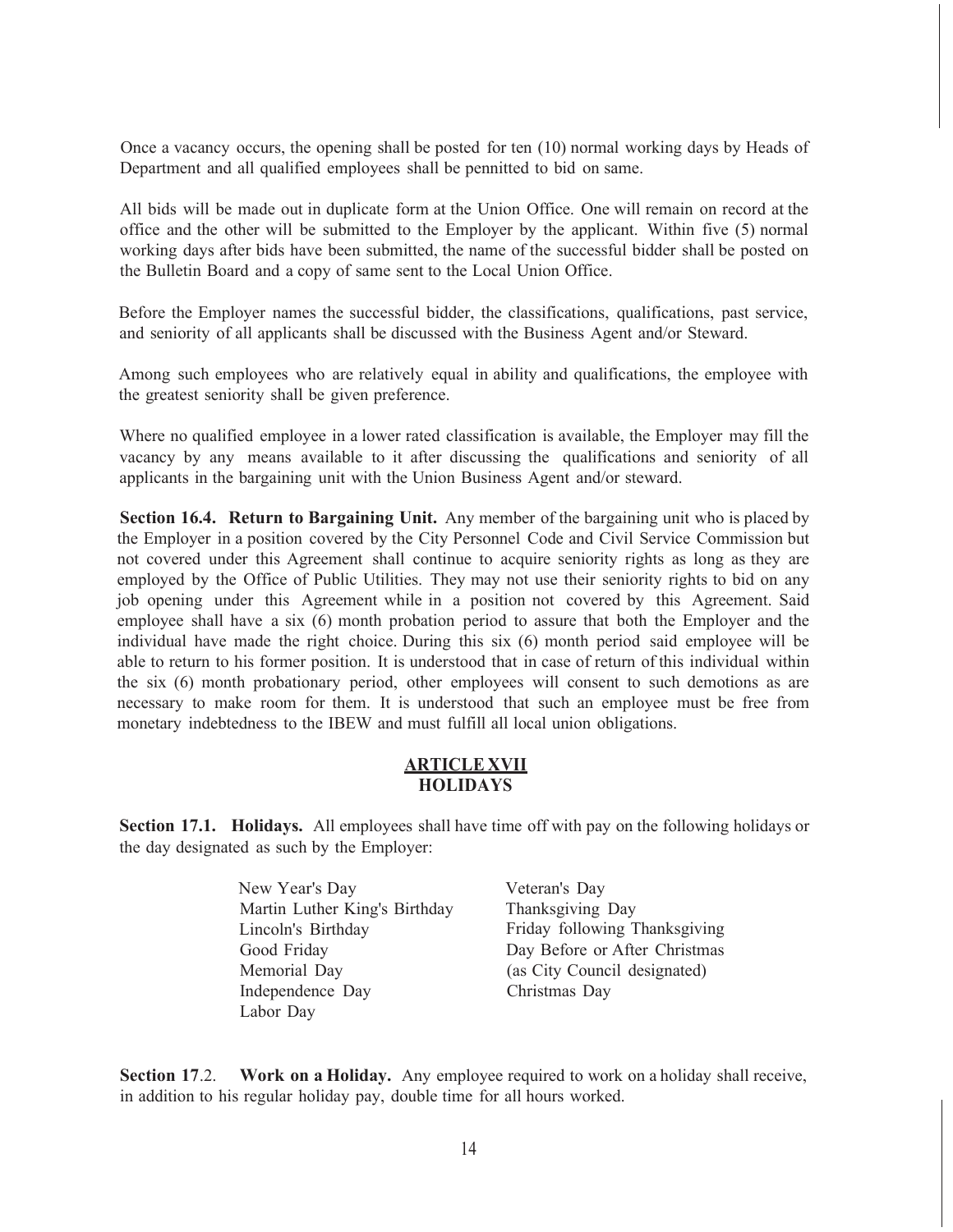Section 17.3. Eligible for Pay. In order to be eligible for holiday pay or time off under the provisions of this Article, the employee must have worked the scheduled day before and after the designated holiday or have been on paid accumulated benefit time off for such days.

## ARTICLE XVIII ACCRUED BENEFIT TIME

Section 18.1. Personal Days. Regular employees who have completed twelve (12) months of service with the employer shall be awarded three (3) personal days with pay on their first anniversary date. Thereafter, personal days will be awarded at the beginning of each contract year. Such personal days may be used for any personal reason of the employee. These days must be taken in whole or one half (Yz) day increments and are subject to supervisory approval for scheduling. Personal days may not be accumulated or carried over but must be used within 12 months of being awarded. Employees shall not be eligible for payment of unused personal days upon retirement.

Section 18.2. Vacations. Employees will be granted vacation time with pay according to the number of years of continuous service they have with the Employer on their anniversary date. Vacation leave per year with pay will accrue on an equivalent monthly basis\_ according to the following schedule:

| Years of Service    | DaysNr. | Days/Mo. |
|---------------------|---------|----------|
| I through 6 years   | 10days  | 0.83     |
| 7 through 11 years  | 15 days | 1.25     |
| 12 through 13 years | 16 days | 1.33     |
| 14 through 15 years | 17 days | 1.42     |
| 16 through 17 years | 18 days | 1.50     |
| 18 through 19 years | 19 days | 1.58     |
| 20 through 21 years | 20 days | 1.67     |
| 22 through 23 years | 21 days | 1.75     |
| 24 through 25 years | 22 days | 1.83     |
| 26 through 27 years | 23 days | 1.92     |
| 28 through 29 years | 24 days | 2.00     |
| 30 or more years    | 25 days | 2.08     |
|                     |         |          |

Section 18.3. Vacation time may be taken upon the completion of six months of service.

Section 18.4. An employee on an unpaid disciplinary suspension or leave of absence of 30 days or more shall not earn vacation for the period of absence.

Section 18.5. Vacation earned in one year must be taken before the end of the next succeeding year or be lost. For the purposes of this section, a year shall be measured from initial employment date.

Section 18.6. Vacation time may be used in *Yz* day increments.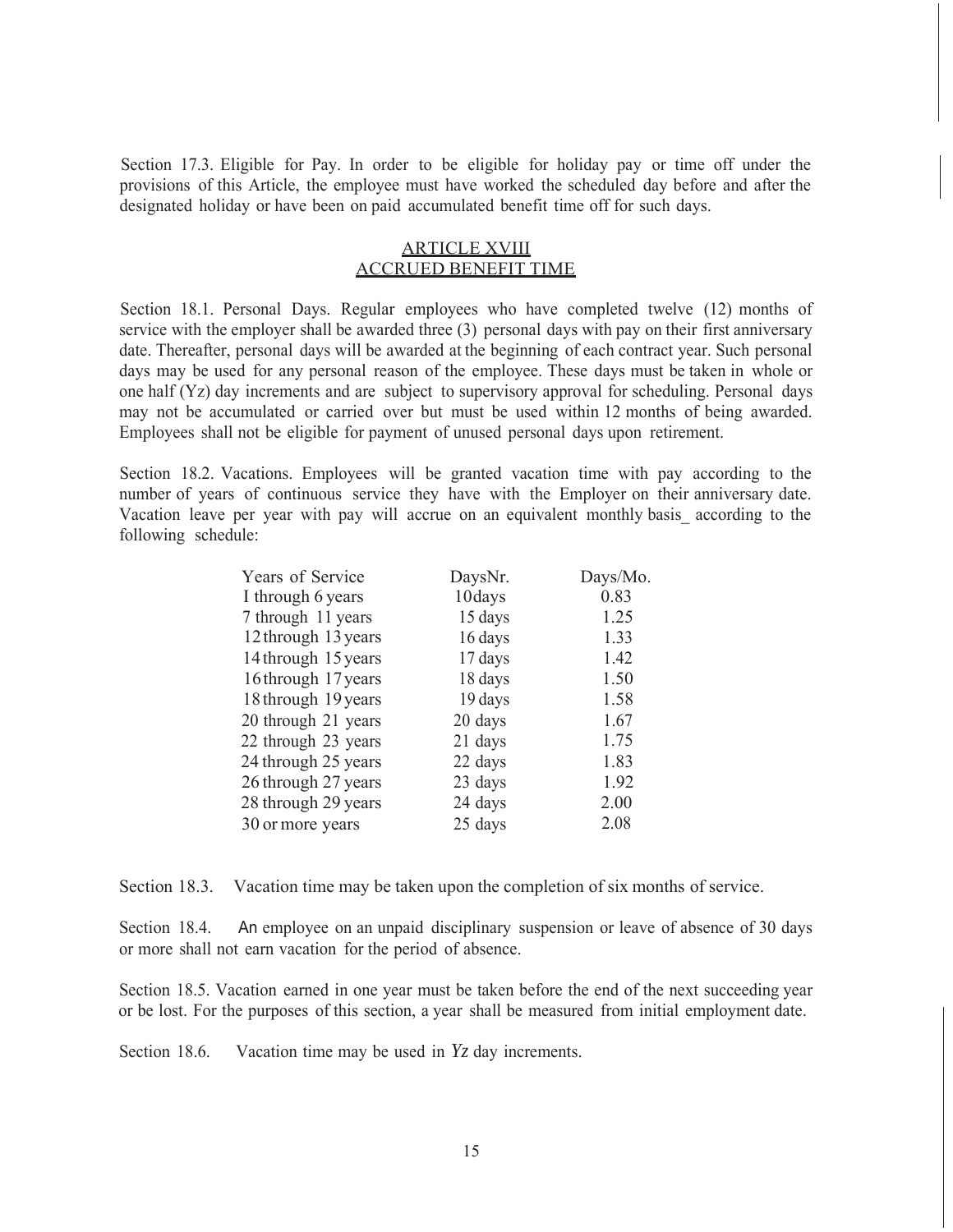Section 18.7. Employees shall be compensated at their current hourly rate at the time they are leaving the service of the Employer for all accrued but unused vacation time.

Section 18.8. Holiday During Vacation. If a holiday falls within an employee's regularly scheduled vacation period, the employee shall not be charged a vacation day for the holiday.

Section 18.9. No vacation day shall be allowed unless approved by the employer by the end of the prior business day. The Employer agrees to respect the wishes of the employees' request as to the time to take vacations as nearly as practical. Such approval shall not be capriciously withheld.

## ARTICLE XIX LEAVES OF ABSENCE

Section 19.1. General/Discretionary Leaves. The Employer may, in the exercise of its sole discretion, grant a leave of absence without pay to any bargaining unit employee. The Employer shall set the terms and conditions of the leave.

Upon return from a general leave of three (3) months or less, the employee may return to a position equivalent to the one held prior to taking the leave.

An employee may use accumulated vacation or personal days before being placed on an unpaid general leave.

An employee on an unpaid leave of absence in excess of thirty (30) days shall not earn vacation or sick leave.

Section 19.2. Military Leave. Military leave shall be granted in accordance with State and Federal law. The employee shall provide notice of the leave at the earliest possible date after issuance of the applicable orders.

Any employee of the City who shall be called, or enlists in the armed services shall be reinstated to his former position, including all of his seniority rights. It is understood that in case of return of such employees, other employees will consent to such demotions or any other action necessary for the reemployment of such returned servicemen.

Section 19.3. Jury Duty. An employee who loses time from work during his regularly scheduled hours because of jury duty shall be paid his regular rate of pay for such time lost upon receipt of the entire sum paid for jury service, which payment the employee shall submit to the City. In order to be eligible for such payment, the employee must submit a certificate of service duly signed by the Court Clerk. However, an employee may elect to fulfill such jury service on accrued vacation or personal leave and retain the full amount received for such jury service. An employee released from jury duty two or more hours from the end of his regularly scheduled shift shall return to work upon said release.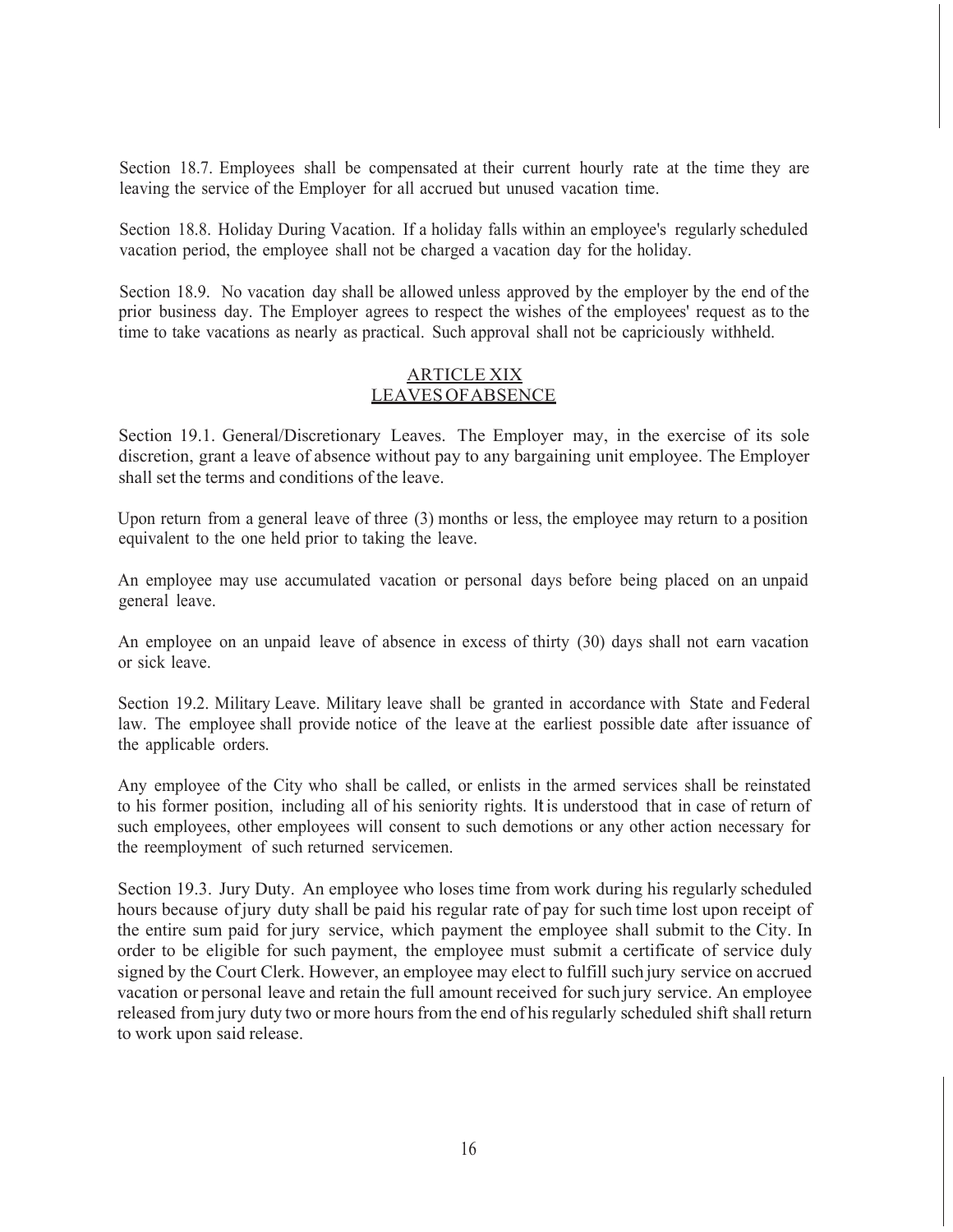Employees shall be paid their regular rate of pay when they attend court in their official capacity. Employees who receive a subpoena to appear in court as a plaintiff, defendant or witness shall be granted a leave of absence without pay; however, an employee may elect to fulfill such responsibilities on accrued vacation or personal leave.

Section 19.4. Funeral Leave. In the event of a death in the immediate family of a regular fulltime employee, the employee shall notify the Appointing Authority and be granted a leave of absence with pay. This leave shall not exceed three (3) consecutive working days, which may be interrupted by the Employee's regular days off, one of which must be spent in attendance at the funeral. In addition, up to two (2) sick days may be used to supplement a funeral leave with approval of the Appointing Authority provided that any funeral leave shall not exceed five (5) consecutive working days per occurrence. The use of such sick leave in conjunction with funeral leave shall not be taken into consideration for purposes of determining the number of sick days/instances used per year or eligibility for the sick leave bonus. Immediate family of the employee will consist of the employee's spouse, children or stepchildren, mother, father, sister, brother, step mother, step father, step brother, step sister, grandparents, grandchildren, son or daughter-in-law, brother or sister-in-law, mother or father-in-law, legal guardian or other relatives that are members of the employee's household at the time of death.

An employee may be allowed time off with pay to attend the funeral or memorial service of a fellow worker who was currently employed in the same department provided this permission is granted by the Appointing Authority. If the Employer has reason to suspect abuse, the Employer may require satisfactory evidence of the need for such absence.

Section 19.5. Union Leave/Business. Any employee of the City who may be elected to or appointed to office in the Local Union that will require him to absent himself from duty to the Employer shall upon leaving that office be reinstated to his former position, including all his seniority rights, providing that he is then physically qualified to return to work. It is understood that in case of return of such an employee, other employees will consent to such demotions as are necessary to make room for him. Seniority rights shall continue if an employee is elected or appointed to a Union Office in the Local Union.

The Union representatives shall be granted reasonable release time off from duty at the straight time rate to investigate and process grievances.

Local Union representatives shall be allowed time off without pay for legitimate Union business such as Union meetings, State or area wide Union committee meetings, State or International conventions, provided such representatives shall give reasonable notice to their supervisor of such absence and it does not affect the operating needs of the utility. Union representatives shall be allowed reasonable time off without pay for preparation for contract negotiations. Union Representatives shall be allowed time off with pay at the straight time rate during regular working hours for contract negotiating sessions with the employer. A maximum number of two (2) employees will be released from duty with pay at any one time for the purpose of contract negotiations. The employee may utilize any accumulated time (compensatory time, personal, vacation days) in lieu of taking such leave without pay.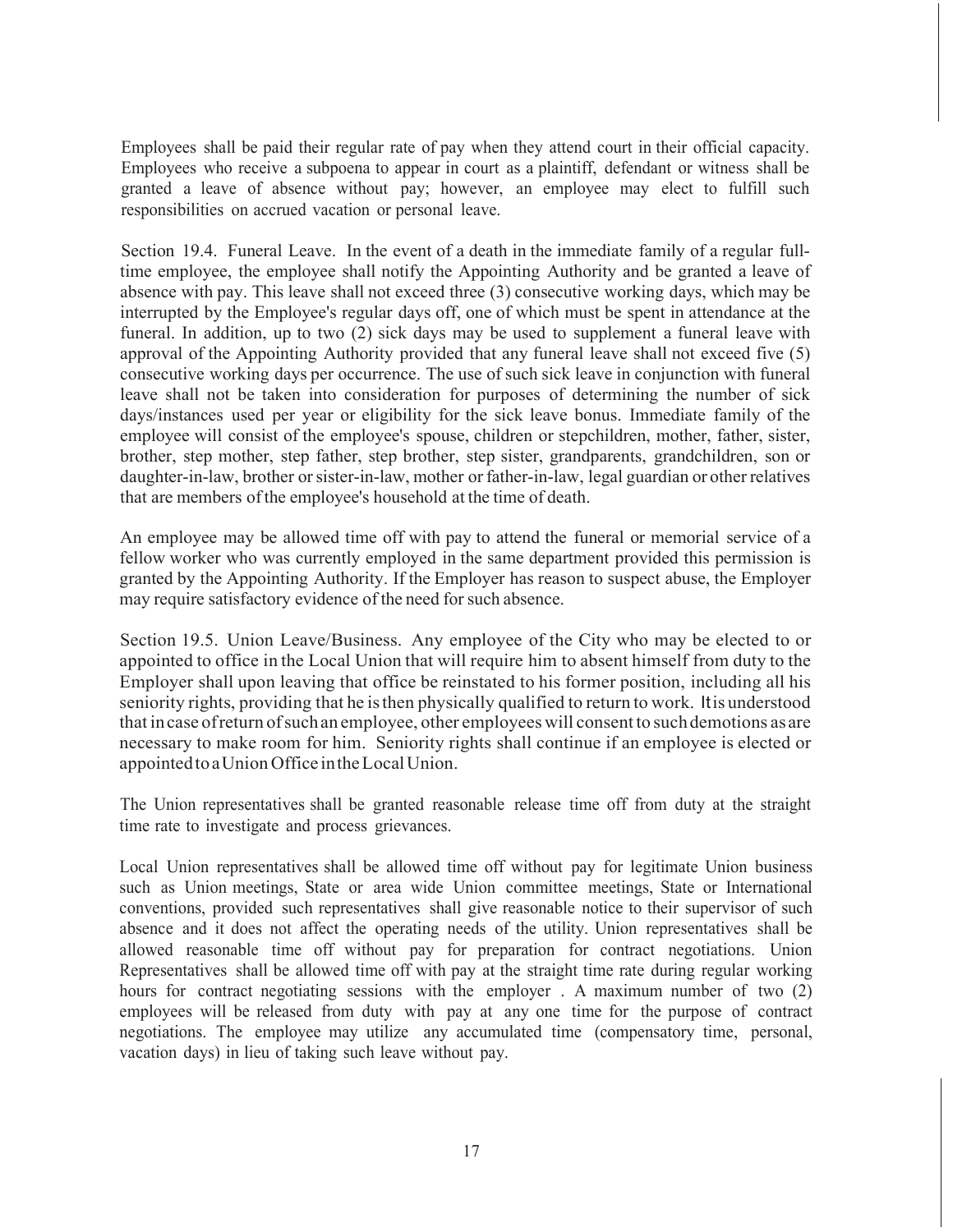Such time off shall not be detrimental in any way to the employee's record, or affect the employee's sick time bonus.

**Section 19.6. Medical Leave.** Employees who have exhausted their accumulated sick leave days and completed a leave pursuant to the FMLA but are unable to report to or back to work because of a start or continuation of illness, injury or pregnancy related disability, may receive a disability leave without pay. The Employer will not arbitrarily deny such leave request. However, an employee may choose to exhaust vacation and personal leave and compensatory time prior to receiving said leave. To qualify for such leave, the employee must report the disability as soon as the need for such leave becomes known, and prior to receiving such leave and thereafter furnish, on a monthly basis to the department head or designee, a physician's written statement of the nature of the disability and the estimated length of time that the employee will be unavailable for work together with a written application for such leave. Such leaves will not be granted for periods in excess of three (3) months but may be extended upon the written request of the employee for an additional period of up to three (3) months, at the Employer's discretion. Such leave will not be arbitrarily or capriciously denied.

**Section 19.7. Family Medical Leave.** Employees who have worked for at least twelve (12) months and for at least 1,250 hours during the last twelve (12) months may request leave pursuant to the Family and Medical Leave Act. Leaves may be requested for the birth or adoption of a child or for a serious health condition. Employees may receive a leave to take care of themselves or an eligible family member who has a serious health condition; that is, an illness, injury, impairment, or physical or mental condition that involves inpatient care in a hospital, hospice, or residential treatment facility or continuing treatment by a health care provider.

An eligible employee is entitled to a maximum of twelve (12) weeks of Family or Medical Leave in a twelve (12) month period. A "rolling" twelve (12) month period measured backward from the date an employee uses any FMLA leave shall be used for this purpose. Employees will be required to exhaust all paid benefit time (vacation, personal days and sick leave) as part of their FMLA leave and such time will count toward the twelve ( 12) week limit.

Leaves to take care of a serious health condition may be taken on an intermittent or reduced schedule basis. Leaves for the birth or adoption of a child must be taken within the first twelve (12) months of the date of birth or placement.

Employees must request a leave by giving the city notice at least thirty (30) days in advance of a foreseeable leave, and as soon as practicable for an unforeseen leave.

The Employer may require employees requesting a leave to care for a serious health condition to submit medical verification from a health care provider. The employee may also be required to undergo an examination by an impartial physician. Such examination shall be paid for by the Employer. Upon return to work, the employee shall submit a fitness-for-duty certificate from a qualified health care provider.

During a Family or Medical Leave, the Employer will continue to provide medical and dental coverage at the same premium rate as if the employee was still on active duty. The employee will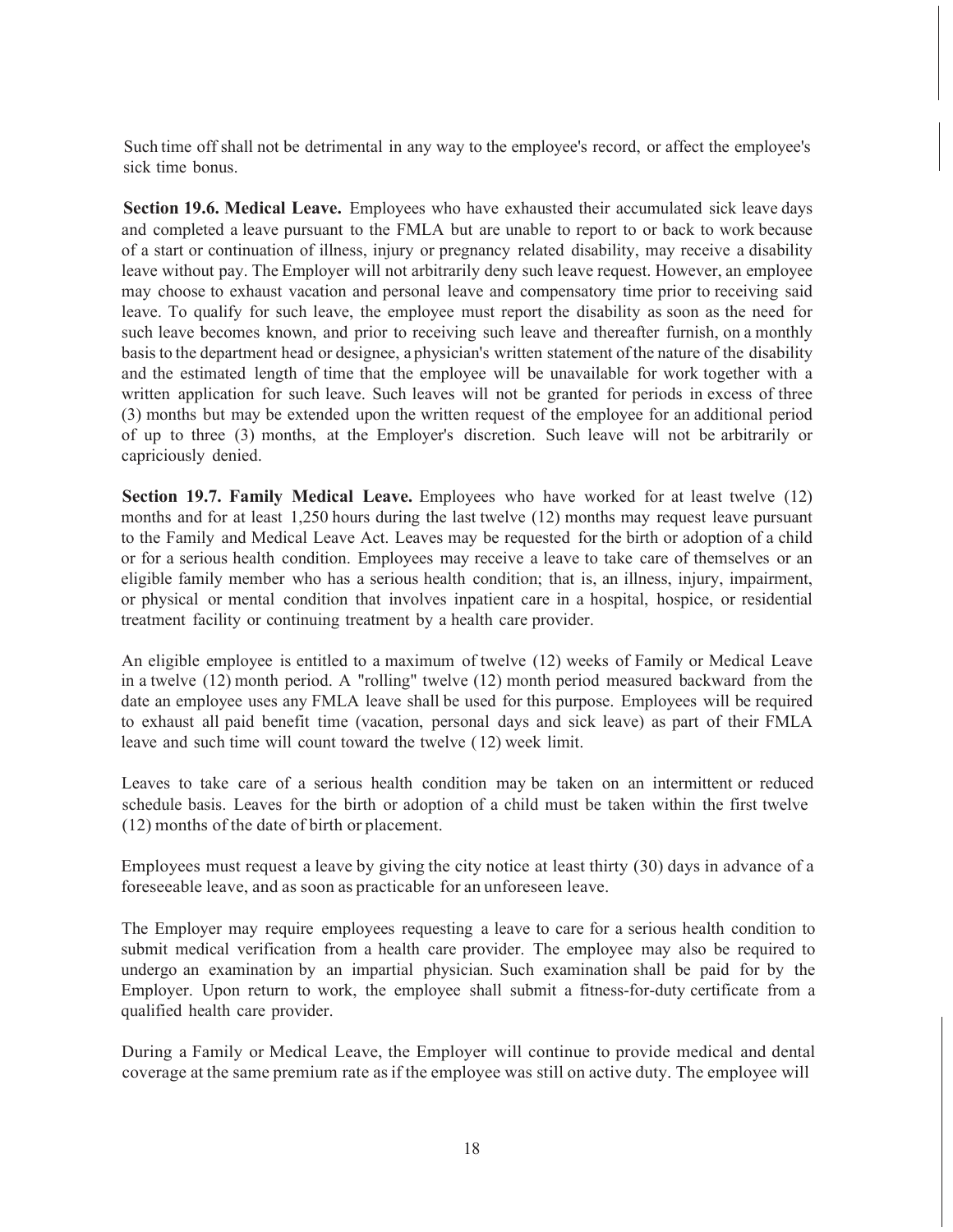be required to maintain individual health and/or dental premiums, if any. Payment of the employee's premium shall be due on the first day of the month and in no case later than the tenth of the month. Coverage shall cease immediately for any employee whose payment is more than thirty (30) days late.

After a leave, the employee will be restored to the position he held prior to the leave or to an equivalent position with equivalent pay and benefits. An employee who fails to return from an FMLA leave will be required to reimburse the City for the Employer's portion of the health insurance premiums paid during the leave.

If the Employer has reason to suspect abuse, the Employer may require satisfactory evidence of the need for such absence.

**Section 19.8. Duty Disability.** Any employee who is disabled for work as a result of illness or injury arising out of and in the course of his employment, which is compensable under the Illinois Workers' Compensation or Occupational Diseases Acts, shall be compensated as provided in the applicable Act, as it may from time to time be amended. Employees who become eligible for workers' compensation benefits shall not accrue benefit time (except for personal days) while receiving workers' compensation benefits for thirty (30) days or more, unless specifically awarded pursuant to the Workers' Compensation Act, award, or settlement.

**Section 19.9. Absence Without Leave.** An employee who is absent from duty shall report the reason therefore to his supervisor prior to the date of absence, when possible, and in no case later than starting time on the first day of absence. All unauthorized and unreported absences shall be considered as without leave and deduction of pay shall be made. Such absence without leave shall also be grounds for disciplinary action.

**Section 19.10. Failure to Return.** An employee who fails to provide a reasonable excuse and notice to the Employer and fails to return to work at the time specified in his request for leave, shall be considered to have abandoned his position and shall be terminated.

## **ARTICLE XX SICK BENEFITS**

**Section 20.1.** Sick benefits will be paid to employees after six (6) months service as follows: Each employee covered by this contract shall accumulate sick leave at the rate of one (1) work day with 100% of pay per month including prior service. There shall be no maximum on the amount of sick leave that can be accumulated.

Upon retirement from the city, an employee shall be paid at 5/12ths straight time rate equal to the pay rate at the time of retirement for all sick leave accumulated up to 90 days and be paid straight time rate for all sick leave accumulated over 90 days and earned prior to November 1, 1988. Beginning November I, 1988, all sick leave accumulated thereafter by an employee shall be paid at *Yz* straight time rate equal to the pay rate at the time of death or retirement for all sick leave accumulated.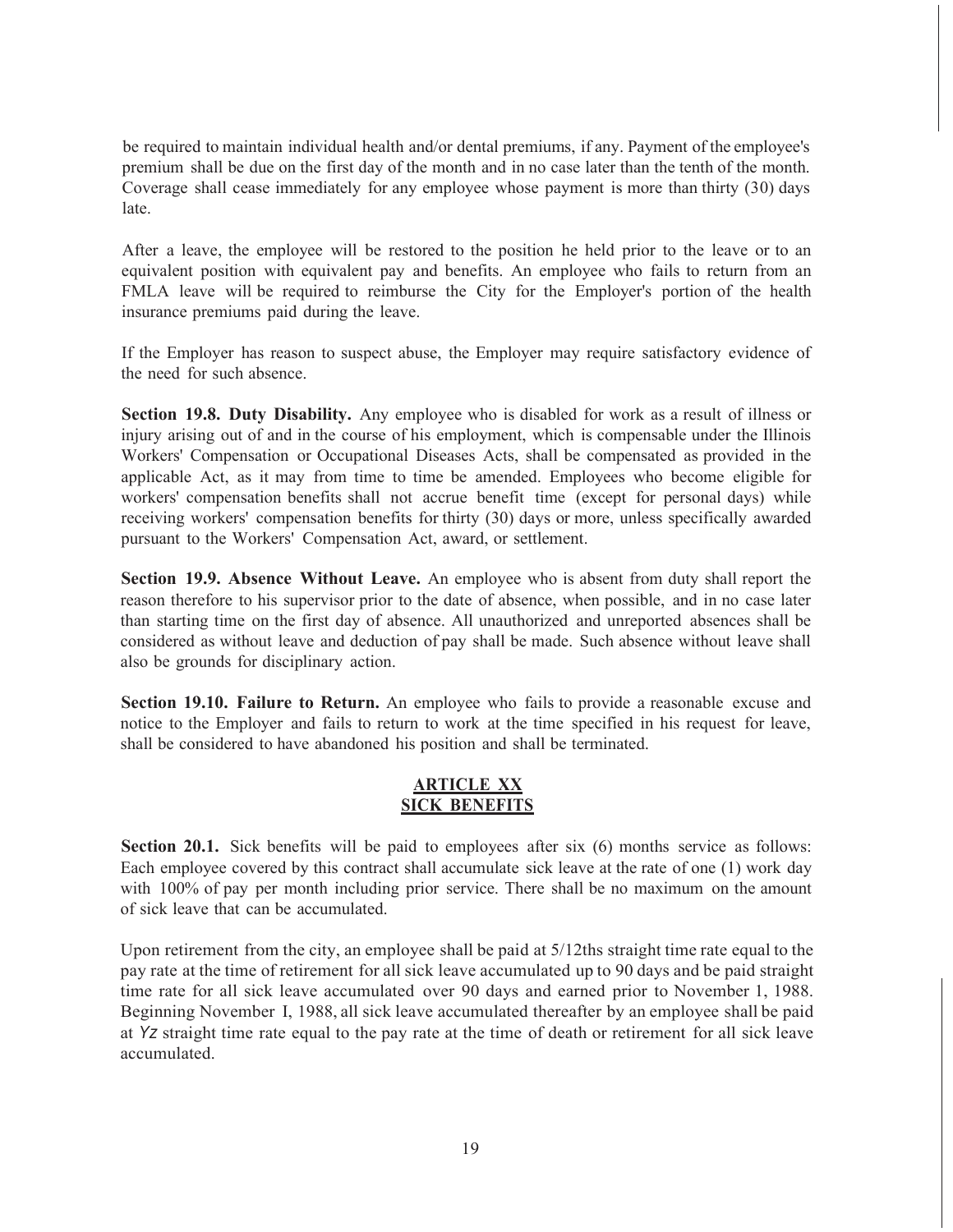Employees hired on or after July I, 2014, will not be eligible for payment of unused sick days upon retirement or death.

**Section 20.2.** Retirement Payout Cap. Any sick time payout at the end of a career is capped at 120 days.

However, the Union shall provide a list to the Employer of all employees, along with a proposed date of retirement, that wish to be exempt from the 120 day cap. Such retirement date must take place before January I, 2023. The list shall be presented in its final form within three (3) months of ratification of the Agreement and, if not included on the list, the employee shall be subject to the 120 day cap.

Any individual that wishes to be exempt from the 120 day cap is also exempt from the promotional path and longevity increases. If any exempt individual does not retire on or before their proposed retirement date, the employee shall be subject to the 120 payout cap and has accrued no status under the development structure, but shall have access to the development structure moving forward.

**Section 20.3.** It shall be the responsibility of the employees to see that his supervisor is notified of his illness and inability to work previous to the time his shift is to begin. If the employee is absent for one-half day or more he shall sign an ordinary disability report certifying to the nature of his illness.

Sick time may be used for illness, disability or injury to the employee, appointments with a doctor, dentist or other professional medical practitioner, quarantine and for serious illness or disability in the employee's irmnediate family which requires the employee's personal care and attention. Employees shall make every effort to schedule nonemergency medical examinations outside of normal working hours. If this is impractical, the employee shall be allowed to use sick leave in increments of no less than one (I) hour (time increment) for such medical examinations provided he informs the supervisor of such examination as far in advance as possible and provides verification of the doctor or dentist appointment and schedules this examination such that it does not affect operations or create additional costs for the Employer. Verification of sick leave other than medical examinations shall be made pursuant to Section 3 and Section 4 of this article.

**Section 20.4.** If the employee shall be absent on sick leave for three days or more, he shall furnish a doctor's certificate reflecting the reasons for his absence. When a person has used 30 days sick leave time to which he is entitled under this contract, all benefits under IMRF shall be available to him or he may use the balance of accrued sick leave time.

**Section 20.5. Employer Provided Health Insurance.** The Employer shall provide an insurance program for its employees and dependents, which includes hospitalization, doctor's care and life insurance. Life insurance is for the employee only. Employees will be furnished an insurance booklet containing benefits, cost and claim procedures.

**Section 20.6.** Health Insurance Committee. The Employer and the Union agree that the Health Insurance for its employees will be governed by the Agreement for Joint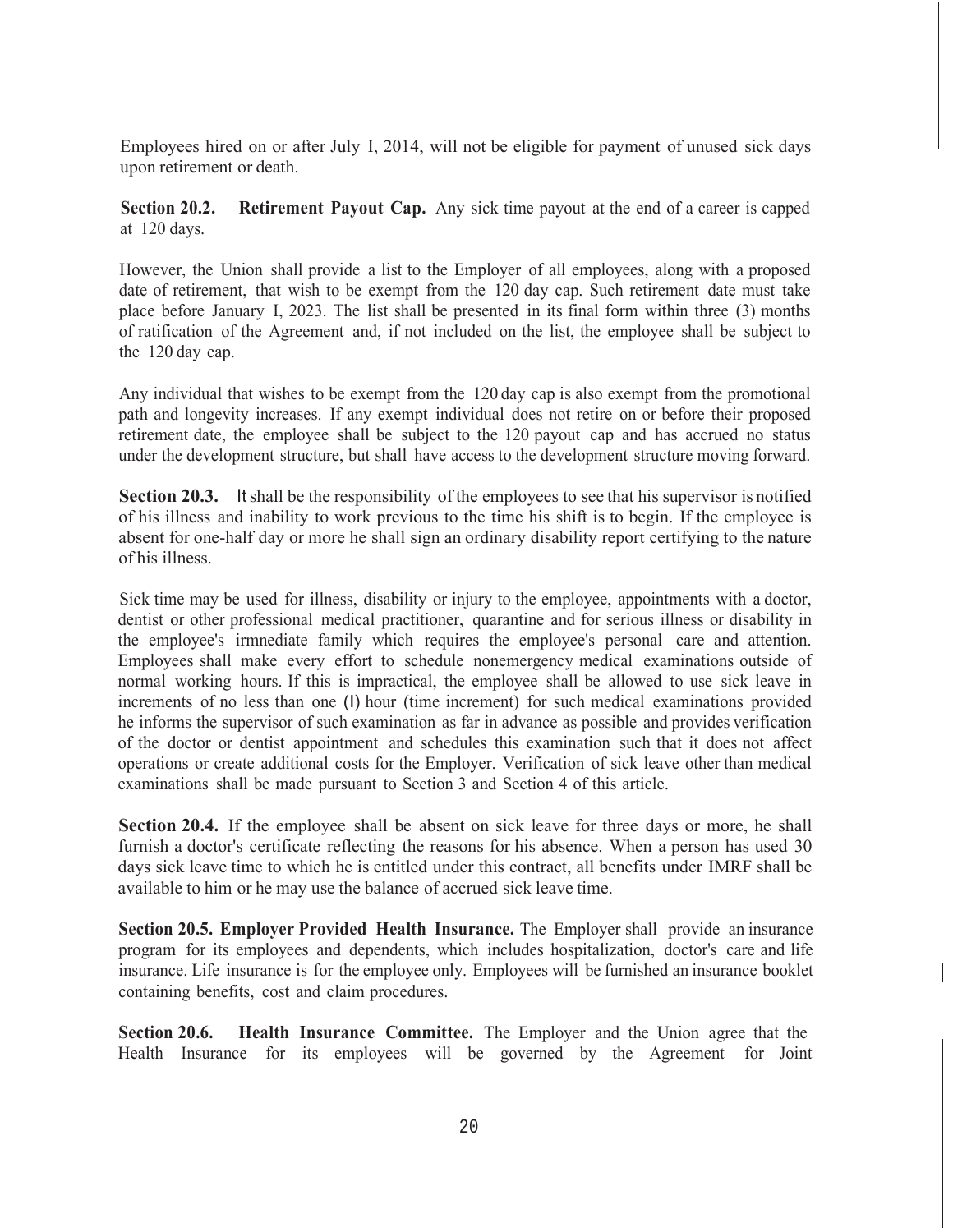Labor/Management Health Care Committee. Changes in the Plan will be made according to rules of the Committee including premiums paid by the Employer and its Employees covered under the contract between the City of Springfield and IBEW Local 193. Should the Joint Labor/Management Health Care Committee cease to exist, the Employer and Union will meet to discuss and negotiate over the Health Insurance benefits.

**Section 20.7. Retiree Premiums and Unreimbursed Medical** Expenses. In the event that a Citywide plan(s) is/are offered for the purpose of pre-funding retiree health insurance or unreimbursed medical expenses, bargaining unit employees will be given the opportunity to participate.

**Section 20.8. Bonus Time.** Employees who have accrued thirty (30) days sick leave at any time prior to a contract year and do not use over one (I) instance sick leave or are not absent without pay during an ensuing contract year shall be granted two (2) days leave with pay. Employees who have accrued sixty (60) days sick leave at any time prior to a contract year and do not use over one ( 1) day sick leave or are not absent without pay during an ensuing contract year shall be granted three (3) days leave with pay. Bonus time eligibility for employees using sick time associated with Family Medical Leave will be according to the regulations stipulated under the Act, i.e., sick time used under FMLA will be counted to determine an employee's eligibility for bonus days.

Employees who have earned bonus time will be allowed to take the bonus time on a short notice to the supervisor in half or full day increments. The bonus days shall follow the same rules as a sick time notice. The employee shall notify the supervisor of the intent to use bonus time before the beginning of the regularly scheduled shift. For any pre-planned time-off requests, employees shall submit the bonus day requests in advance to allow the vacancy to be filled in advance. Bonus days cannot be denied, but in no event can banns days be used in a concerted manner to disrupt operations or cause a work stoppage.

**Section 20.9.** After accumulating 32 days of sick leave, employees upon written request may exchange sick days for vacation days at a rate of two (2) sick days for one (1) vacation day. Each vacation day so earned must be used as a vacation day within the vacation year of the exchange or be forfeited. The number of sick days exchanged per vacation year shall not exceed ten (!0) days and at no time shall the number of days of accumulated sick leave be so reduced to less than thirty (30) days. No payment shall be made for vacation days acquired hereunder if not used within the vacation year. Such days may not be used for the purpose of carrying over vacation days. Such exchange of sick days for vacation days may be made up to five times per year.

**Section 20.10. Attendance Monitoring Program.** The parties agree that an Attendance Monitoring Program "AMP" will be used for utilization of sick time. In regards to employee discipline, employees reaching seven instances will be given a verbal warning. Employees reaching eight instances will be given a written warning. Employees reaching nine instances will be given a day off without pay. Additional instances will be dealt with in a progressive manner. An employee may utilize up to three (3) doctor's appointment in a twelve month rolling period that is four (4) hours or less that will not be counted as an instance under this policy as long as sufficient notification is provided to the employer and the employee returns to work the same day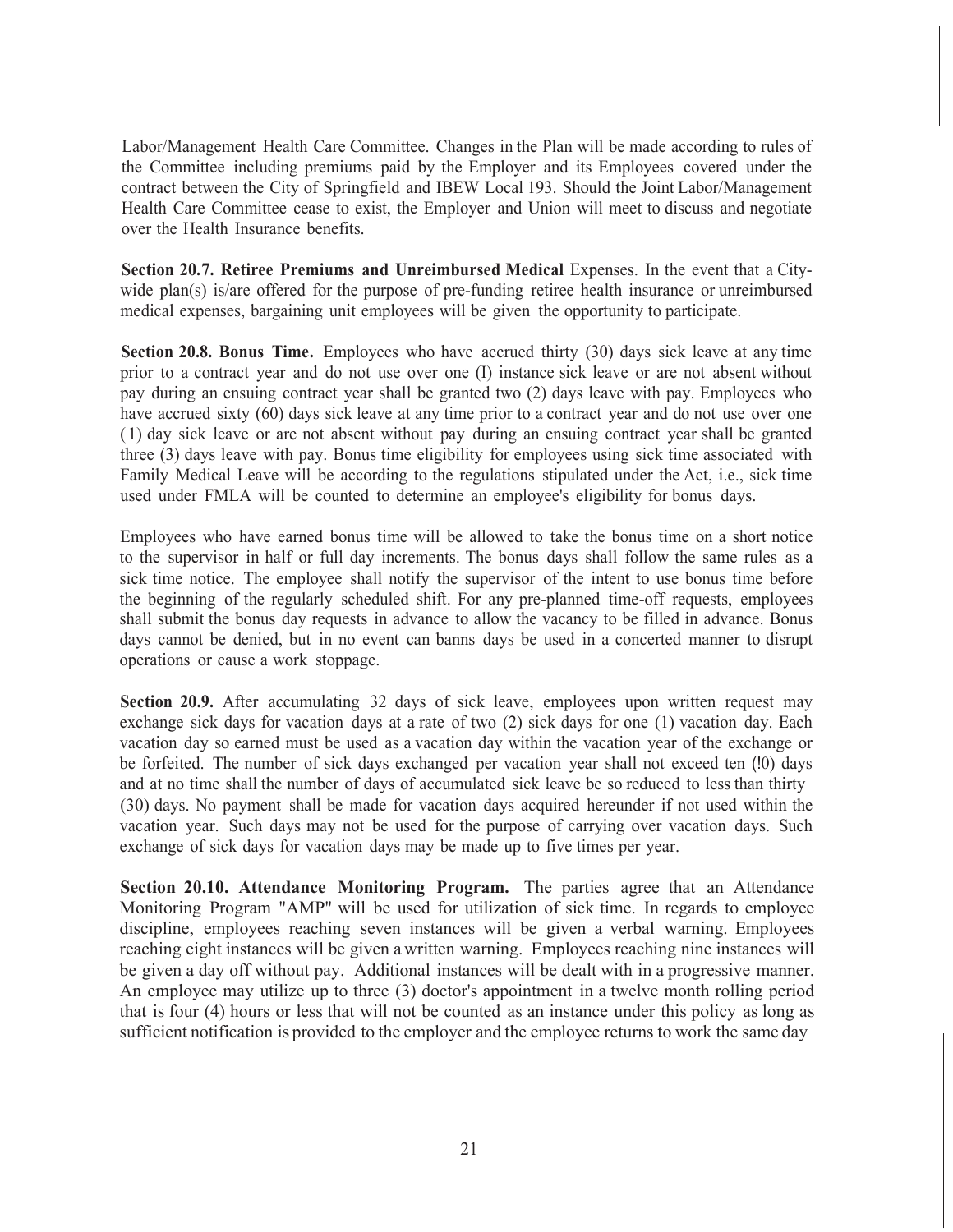for the remainder of his shift with a doctor's note covering the absence. When an employee currently has discipline as a result of sick time infractions, and that discipline has not been expunged per the applicable time period as defined in the collective bargaining agreement, any further sick time infractions shall result in progressive discipline being imposed.

## **ARTICLE XXI SAFETY**

**Section 21.1. Necessary Equipment.** The employer agrees to furnish all necessary O.S.H.A. approved personal protective equipment to employees required to wear such job site appropriate equipment. PPE (Personal Protective Equipment) to include, but not limited to, hard hats, safety glasses, gloves, reflective vests, ear protection, respiration masks, rain gear, safety shoes/ boots (steel toe or composite), and Carhart! brand or equivalent coveralls or jacket and bibs. The employer agrees to f11 mish and replace all PPE on an as needed basis.

**Section 21.2. Reimbursement.** The Employer will reimburse employees for the cost of necessary frames and prescription polycarbonate lenses up to \$250.00. Employees may choose any frames or specialty items such as transition lenses, progressive lenses, scratch coat, etc. However, any amount exceeding \$250.00 will be the responsibility of the employee. Additionally, any costs associated with examinations will be the responsibility of the employee. The above referenced lenses, frames, etc. may be obtained through any provider.

## **ARTICLE XXII DRUG TESTING**

**Section 22.1.** All employees in the bargaining unit are subject to periodic random dmg and alcohol testing and testing resulting from reasonable suspicion. In addition, an employee will be tested for both drugs and alcohol following any OHSA recordable accident or any accident which resnlts in fatality, injuries requiring transportation to a medical facility, disabling damage to any vehicle or property or a citation under state or local law for a moving violation arising from an accident.

**Section 22.2. Discipline.** Upon the return of a positive drug or alcohol test, the following will resnlt:

If an alcohol test results in an alcohol concentration of .02 or more but less than .04:

- 1. First Offense The employee will be immediately removed from the performance of his/her duties for at least twenty-four (24) hours or until the start of the employee's next regular shift (whichever is later). The employee will also receive a mandatory referral to the Employee Assistance Program (EAP).
- 2. Second Offense- The employee will be suspended for I 0 days without pay and must agree to sign a Return-to-Duty Contract.
- 3. Third Offense The employee will be terminated.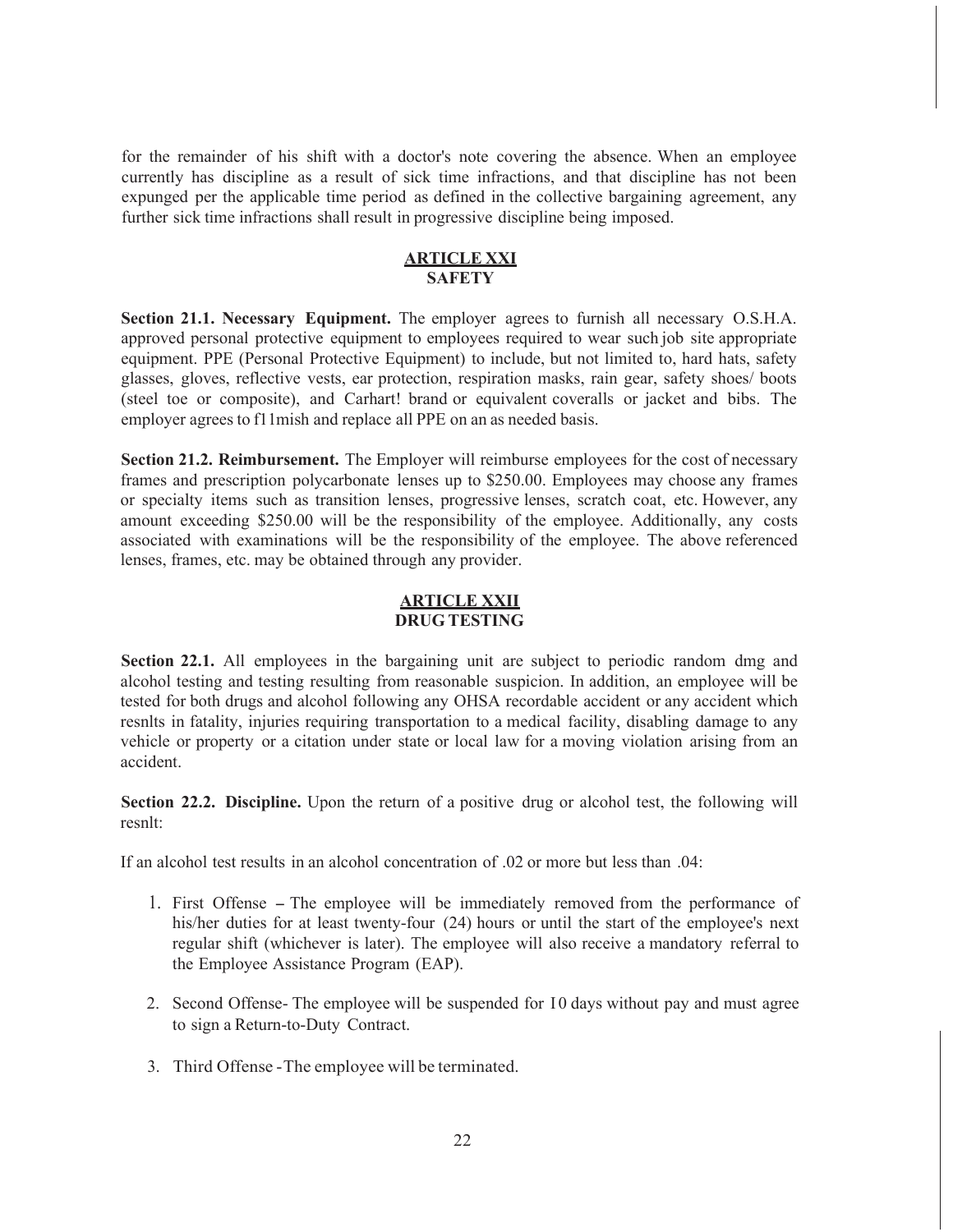If an alcohol test results in an alcohol concentration of .04 or greater:

- I. First Offense- The employee will be subject to a minimum 15 day suspension without pay and must agree to sign a Return-to-Duty Contract, if applicable.
- 2. Second Offense Any employee who tests positive for drugs and/or alcohol within five (5) years of his or her previous positive test will be automatically terminated.\*

\*!fan employee has previously tested positive for drugs and/or alcohol (.02 or greater), an alcohol concentration of .04 or greater shall be considered a Second Offense under this Section and the employee will be automatically terminated.

If a drug test result is positive:

- 1. First Offense- The employee will be subject to a minimum 30 day suspension without pay and possible discharge and must agree to sign a Return-to-Duty Contract, if applicable. Any employee who does not test positive for drugs and/or alcohol within five (5) years of his or her previous test will be treated as if the first positive test did not occur.
- 2. Second Offense- Any employee who test positive for drugs and/or alcohol within five (5) years of his or her positive test will be automatically terminated.

Compliance With Testing Requirements- Any employee subject to drug and alcohol testing who provides false information in connection with a test or who attempts to falsify test results through tampering, contamination, adulteration or substitution shall be removed from duty immediately and his or her employment terminated.

A refusal to test shall be considered a positive test. Refusal can include, but is not limited to, an inability to provide a specimen or sample without a valid medical explanation, as well as verbal declaration, obstructive behavior or physical absence resulting in the inability to conduct the test.

**Section 22.3. Retnrn-to-Dnty Contracts.** An employee who is allowed to return to duty after engaging in prohibited conduct must agree to a Return-to-Duty Contract. The contract shall include, but is not limited to the following:

- 1. A release-to-work statement from an approved Substance Abuse Professional (SAP) prior to returning to work.
- 2. An agreement from the employee to complete any recommended treatment or rehabilitation programs.
- 3. A negative test for drugs and/or a less than .02 test result for alcohol prior to retuming to work. The employee will be responsible for the cost of such testing.
- 4. An agreement to unannounced frequent follow-up testing.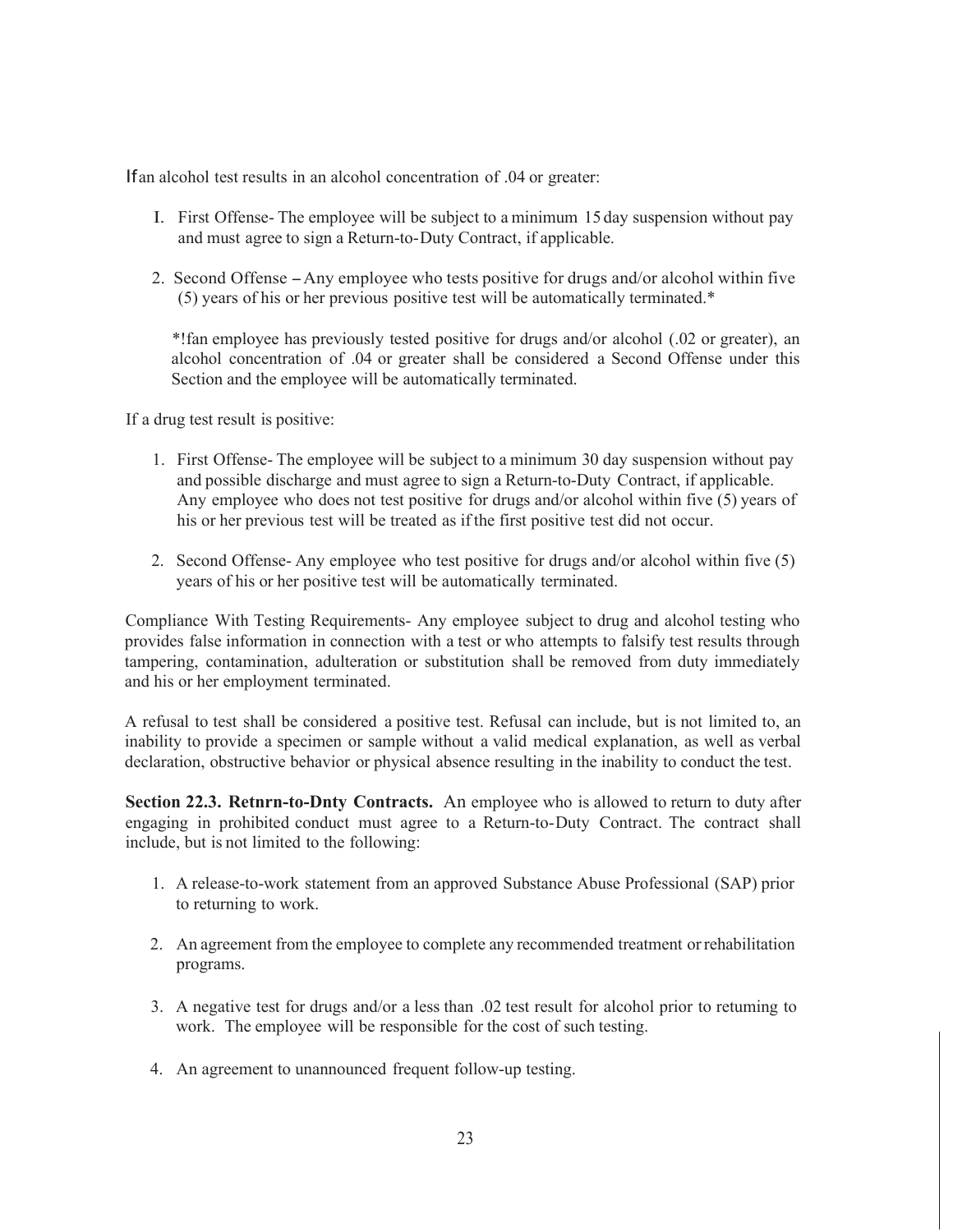5. A statement of expected work-related behaviors prior to returning to work.

Violation of the Return-to-Duty Contract is grounds for discharge.

**Section 22.4. Confidentiality.** Information and records relating to positive drug and/or alcohol test results, drug and/or alcohol dependencies and legitimate medical explanation provided by the Medical Review Officer (MRO) shall be confidential. Such records and explanations may be disclosed where relevant to a grievance, Civil Service hearing charge, claim or other legal proceeding initiated by or on behalf of an employee.

Employees shall, upon written request, have access to their own results and to records relating to them which the MRO provides the City or receives from the City's laboratory. Any employee who violates confidentiality under this policy shall be subject to disciplinary action.

## **ARTICLE XXIII DISCIPLINE**

**Section 23.1.** Disciplinary action may be imposed upon a certified (non-probationary) employee for just cause. During the initial probationary period, the probationary employee may be disciplined, discharged, demoted, laid off, or otherwise dismissed at the sole discretion of the Employer and neither the reason for nor the disciplinary action may be the subject of a grievance, unless the basis for the alleged violation is pursuant to the Article of Non-Discrimination.

The following procedure of progressive and corrective discipline shall be applied by the City, except the City need not follow progressive and corrective discipline before discharge if the discharge is for theft, deliberate damage to City property, gross insubordination, physical violence, or other similar o±Tenses.

Discipline for o±Tenses not covered above shall only be as follows, with the exception of sick time abuse as outlined in the Attendance Monitoring section:

| Verbal Warning(s)  |
|--------------------|
| Written Warning(s) |
| Suspension(s)      |
| Discharge          |
|                    |

Written warnings may be hand delivered to the affected employee, or may be sent by mail to the employee's last !mown address if no other reasonable means of serving notice is available.

Warnings as herein provided shall be null and void after twelve (12) months, shall be removed from the employee's personnel file, and shall not be used as a basis for further disciplinary action. Suspensions as herein provided shall be null and void when there have been no suspensions for the most recent sixty(60)months of employment, shall be removed from the employee's personnel file, and shall not be used as a basis for further disciplinary action.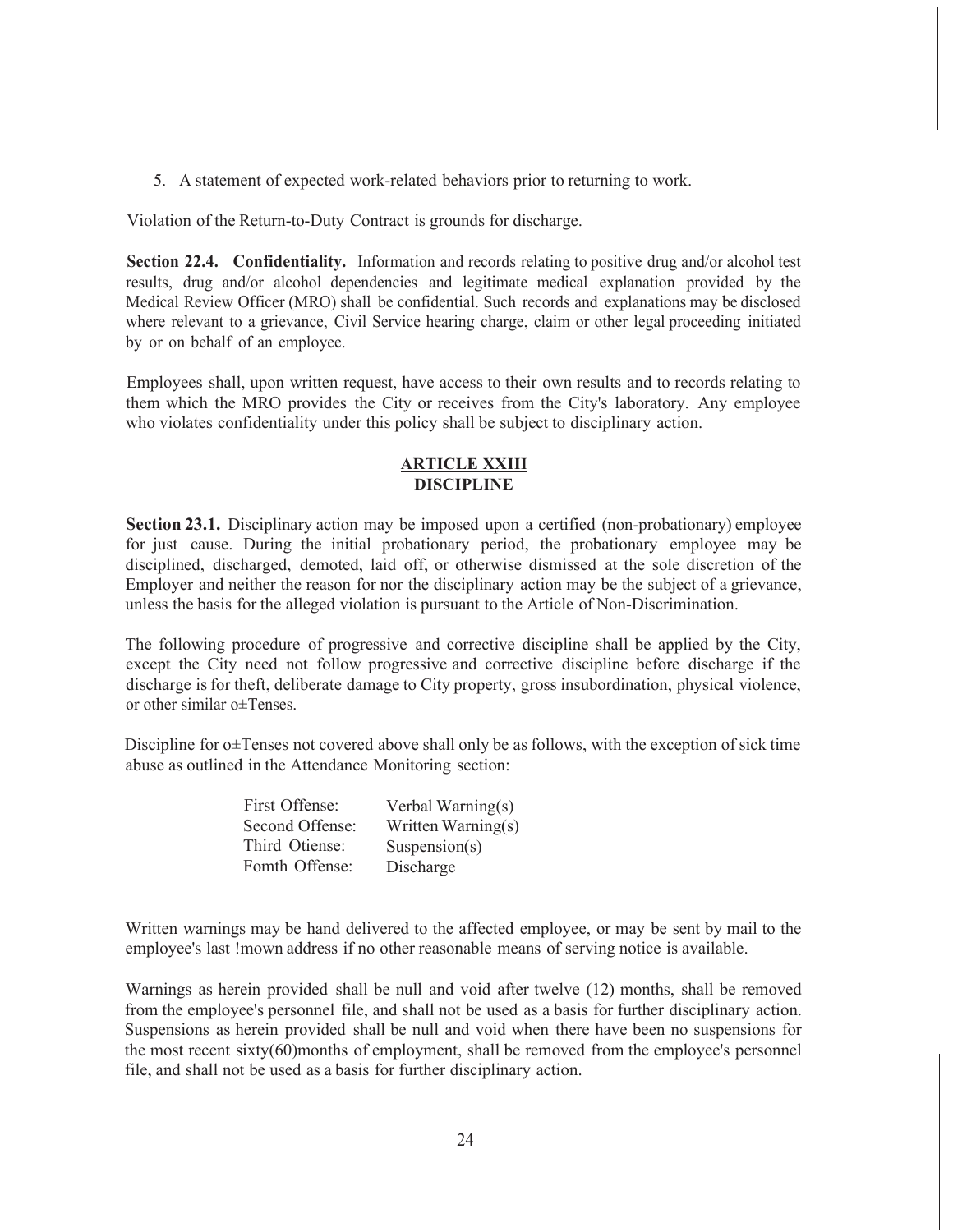For discipline other than reprimands, the Employer shall hold a pre-deprivation meeting. Prior to notifying the employee of the contemplated measure of discipline to be imposed, the Employer shall notify the Union steward of the meeting and reasonably in advance of such meeting shall provide the steward with the alleged infraction. Employees shall be informed by the Employer of their rights to union representation and shall be entitled to such, if so requested by the employee. The Employer then shall meet with the employee involved and inform him/her of the reasons for such contemplated disciplinary action including any names of witnesses and copies of pertinent documents. The employee and Union representative shall be given the opportunity to rebut or clarify the reasons for such discipline.

Discipline imposed under these procedures shall be subject to the grievance/arbitration procedures.

**Section 23.2.** If the employer has reason to reprimand an employee, it shall be done in a manner that will not embarrass the employee before other employees or the public.

**Section 23.3.** For suspensions and discharges, the Employer shall provide to the employee and the Union written notice of the basis for the discipline prior to the discipline being imposed if the nature of the infraction so allows, otherwise as soon thereafter as practicable.

## **ARTICLE XXIV ELECTION OF REMEDIES**

The City, the Local Union, and the employees covered by the terms of this Agreement agree that if a dispute or difference arises concerning the interpretation and/or application of the wages, hours and terms and conditions of employment in the Agreement (except disputes or differences involving discipline and/or discharge), that the Steps and provisions in the Grievance and Arbitration Articles shall be the exclusive procedures for resolving the dispute or difference. If a dispute or difference arises concerning discipline and/or discharge, the employee shall elect to have the matter processed under the provisions of either the grievance and arbitration procedure in this Agreement or procedures applicable under the City of Springfield Employment Policies; and, after selecting one of the two procedures, shall be deemed to have waived his rights under the other procedure.

## **ARTICLE XXV GRIEVANCE PROCEDURE**

**Section 25.1.** The Employer agrees to meet with the duly accredited officers of the Local Union and/or its designees as outlined in this Section to resolve differences that may arise between the Employer and the Local Union.

A grievance for purposes of this Agreement shall be defined to mean a complaint or dispute between the parties as to issues relating to wages, hours, terms, conditions of employment, established procedures of the parties, and the meaning, interpretation or application of this Agreement to those issues.

The following steps shall be followed in processing a grievance under this procedure: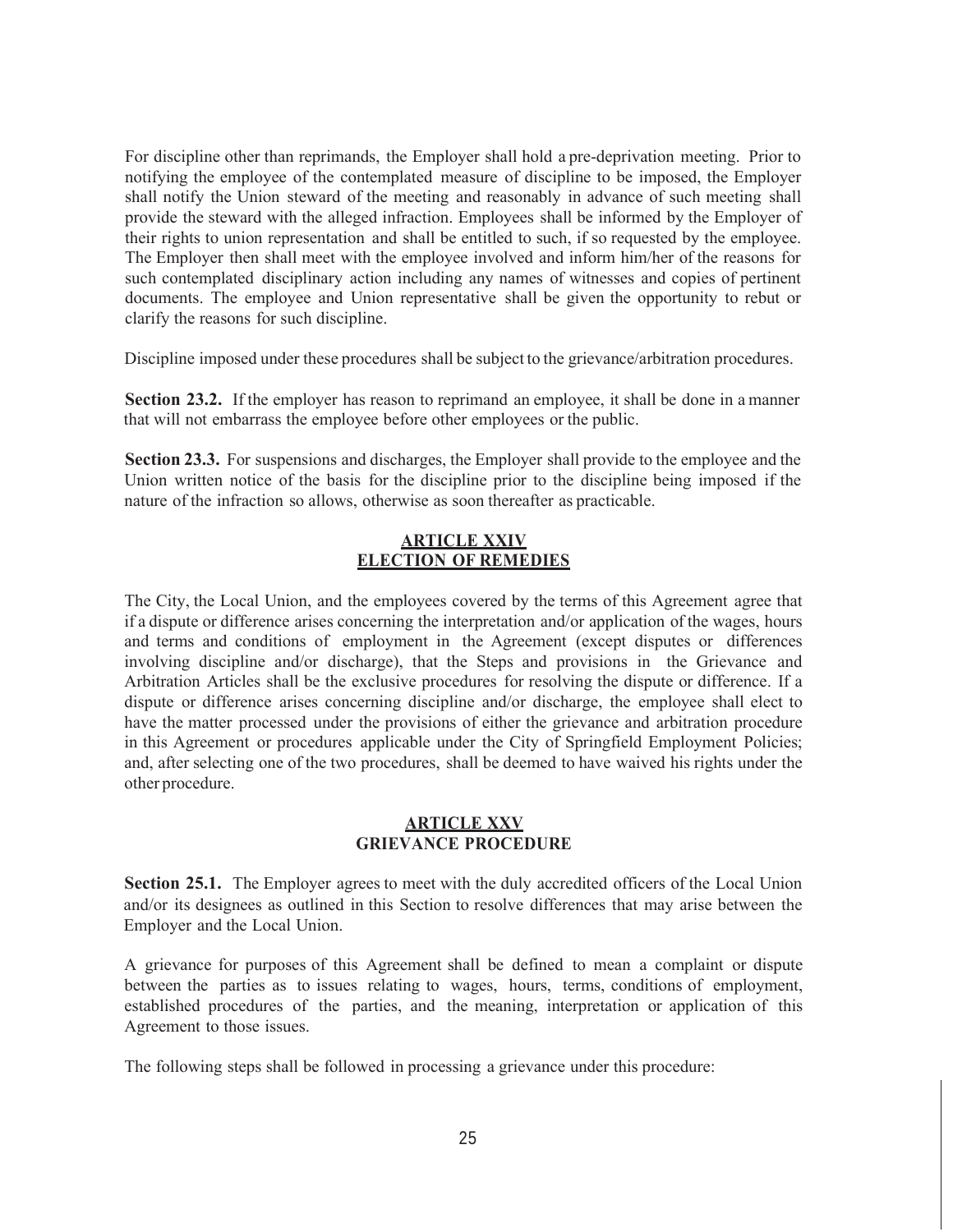- **Step 1.** The steward on a job or union representative in case of a grievance shall take the matter up in writing with the immediate supervisor of the Department in which the person is employed within fifteen (15) working days of the time the union and/or the employee concerned became aware of or should have become aware of the occurrence of the event giving rise to the alleged grievance.
- **Step 2.** If the grievance is not resolved satisfactorily within five (5) working days after submission in Step 1, the grievance shall be submitted in writing within five (5) working days to the Manager of the Department by the Local Union.
- **Step** 3. If the grievance is not resolved satisfactorily within five (5) working days after submission to Step 2, the Local Union shall submit the grievance in writing within five (5) working days to the Department Head or their designee
- **Step 4.** If the grievance is not resolved satisfactorily at Step 3 within ten (10) working days after submission, then either party may submit the matter to arbitration according to the procedures set forth in Article III. Such an appeal must be filed within twenty (20) working days after receipt of the decision of the Department Head or their designee or within twenty (20) working days after such decision was due.

A grievance which is not processed within the requisite time limits shall be deemed to be denied according to the Employer's last grievance response. Grievances may be withdrawn at any step of the grievance procedure. The time limits at any step may be extended by written mutual agreement of the parties.

**Section 25.2.** Nothing in this Agreement prevents an employee from presenting a grievance to the Employer and having the grievance heard and settled without the intervention of the Union; provided that the Union shall be afforded the opportunity to be present at such conference and that any settlement made shall not be inconsistent with the terms of the agreement in effect between the Employer and the Union

- 1. The Employer must notify the Union of the dates and times of all meetings conceming such grievance.
- 2. Only the Union can agree to a settlement of a grievance.
- 3. Only the Union shall have the right to refer grievances to arbitration under the Agreement.

#### **ARTICLE XXVI ARBITRATION**

**Section 26.1.** Parties shall meet in an attempt to select a mutually acceptable arbitrator. If unable to reach an agreement, the parties shall request the American Arbitration Association or the Federal Mediation and Conciliation Service to supply a list of seven (7) arbitrators. Nothing herein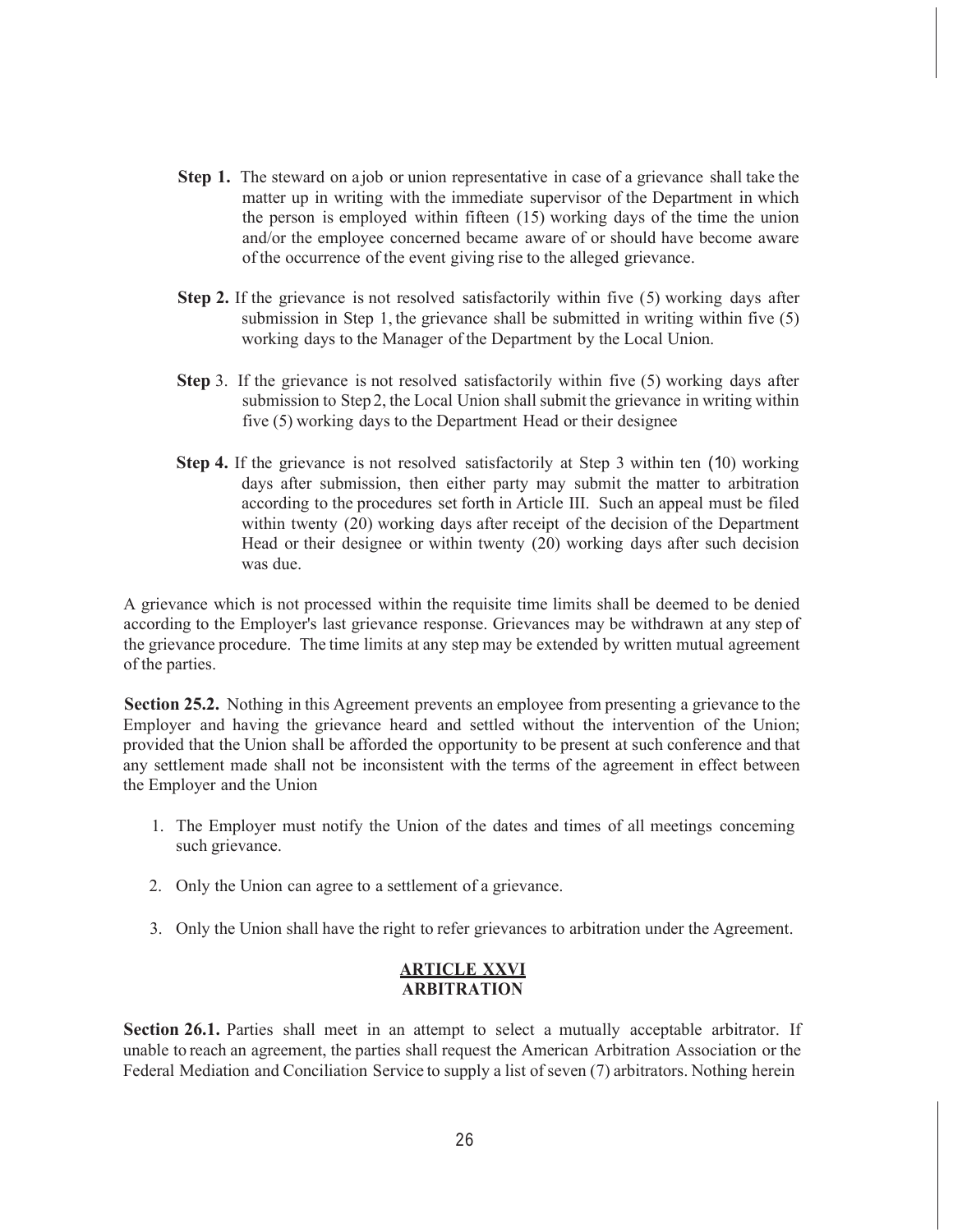shall preclude the parties from meeting at any time after the list of arbitrators has been requested and prior to the convening of the hearing in a further attempt to resolve the grievance.

The parties shall alternately strike the names of three arbitrators, taking turns as to the first strike. The person whose name remains shall be the arbitrator, provided that either party, before strildng any names, shall have the right to reject one (1) panel of arbitrators. The arbitrator shall be notified of his selection by a joint letter from the Employer and Union, requesting that he set a date and time for the hearing, subject to the availability of the Employer and Union representatives. All hearings shall be held in Springfield, Illinois unless the parties mutually agree otherwise.

Questions of arbitrability shall be decided by the arbitrator. The arbitrator shall make a preliminary determination on the question of arbitrability. Once a determination is made that the matter is arbitrable or if such preliminary determination cannot be reasonably made, the arbitrator shall then proceed to hear the merits of the dispute.

The arbitrator shall have no power to amend, modify, nullify, ignore, add to or subtract from the provisions of this Agreement. The arbitrator shall decide only the specific issue submitted to him and, if a violation of the terms ofthis Agreement is found, shall fashion an appropriate remedy.

The arbitrator shall be without power to make a decision contrary to or inconsistent with or modifying or varying in anyway the application of Federal or State laws or rules and regulations having the force and effect of such laws. The arbitrator shall be requested to submit in writing his decision within thirty (30) calendar days following close of the hearing or the submission of briefs by the parties, whichever is later, unless the parties agree to a written extension thereof. A decision rendered consistent with the terms of this Agreement shall be final and binding.

**Section 26.2.** The fee and expenses of the arbitrator and the cost of a written transcript, if any, for the arbitrator shall be divided equally between the Employer and the Union. However, each party shall be responsible for compensating its own representatives and witnesses, and purchasing its own copy of the written transcript.

## **ARTICLE XXVII LAYOFF-RECALL/NO LOCKOUT-NO STRIKE**

**Section** 27.1. **Layoff-Recall.** The City reserves the right to lay-off employees for lack of funds/or lack of work. In the case of lack of work, employees will be laid off by area where the lack of work is generated (Water, Electric or Corporate) and discipline (Electrical, Mechanical, Controls, etc.) followed by inverse seniority. In the terms of lack of funds lay-offs, the lay-offs will be by the electric, water or corporate fund depending on the area that lacks funds. Lack of funds lay-offs will be done by discipline and inverse seniority in the area lacking funds. Before any bargaining unit employees are laid off for lack of work or lack of funds, preference will be to said employee(s) in a different position at any city department where a vacancy exists as long as qualifications are sufficient. In case of a layotf, employees will be notified in writing as soon as practical but no later than twenty-one (21) days before the effective date of the layoff. Recall shall be by seniority and any employee laid-off shall remain on the recall list for twenty-four (24)